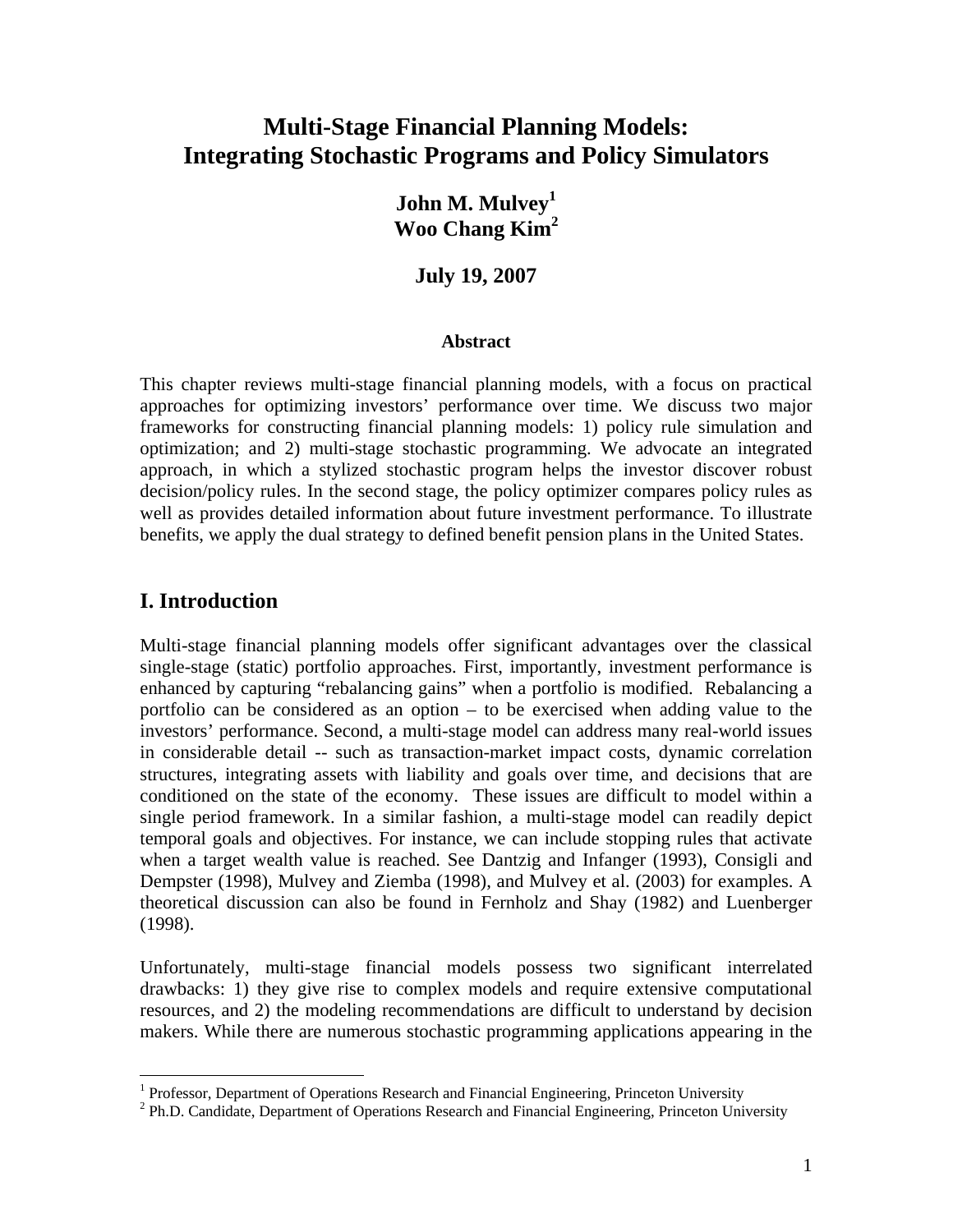academic field, many investors are simply unable to grasp the complexity of a multi-stage stochastic program, and accordingly, are often reluctant to "trust" the model's recommendations for assigning their capital.

To overcome these barriers, we advocate a dual strategy illustrated in Figure 1. In the first stage of the dual approach, investors apply a simplified (stylized) stochastic program to generate an optimal set of decisions defined over a scenario tree. Since decisions can occur anywhere in the feasible region as defined by the constraints, the stochastic program will offer general recommendations. However, by its nature, a stochastic program must present a simplified view of the real-world, which may lead to a nonrobust optimal solution.

Therefore, in the second stage, a more detailed policy simulation-optimization approach is adopted. Unlike the stochastic program with generic decisions, the decisions in a policy simulator must be a function of a formal policy/decision rule. Also, the policy rules cannot employ information that is unavailable to the investor at a given time period; the model must enforce non-anticipativity. Since these approaches are complementary to each other, the dual strategy can not only help create a set of new policy rules but also evaluate the rules with respect to robustness.

### **Figure 1 Illustration of the Dual Strategy**



To illustrate, we apply the dual strategy to an important problem in the area of asset and liability management -- U.S. defined benefit (DB) pension trusts. The major goals of the integrated ALM model for DB pension trusts are to satisfy the interests of several entities – shareholders, sponsoring company, retirees and regulators (public) – which may conflict each other. For instance, for the shareholders, the goal should be to maximize value for the company, minimize present value (and volatility) of contribution for the pension trust. Providing an adequate level of safety for the pension plan and future beneficiaries would be the main objectives for the retirees. On the other hand, the regulators would minimize the possibility of the bankruptcy and plan termination. Therefore, there goals are best satisfied by constructing a multi-objective model whose output consists of a set of efficient frontiers.

There are numerous examples of stochastic programs implemented in different countries. A noteworthy early application is the Russell system for the Yasuda Insurance Company in Japan (Cariño et al., 1994). Mulvey et al. (2000) depicts the details of Towers Perrin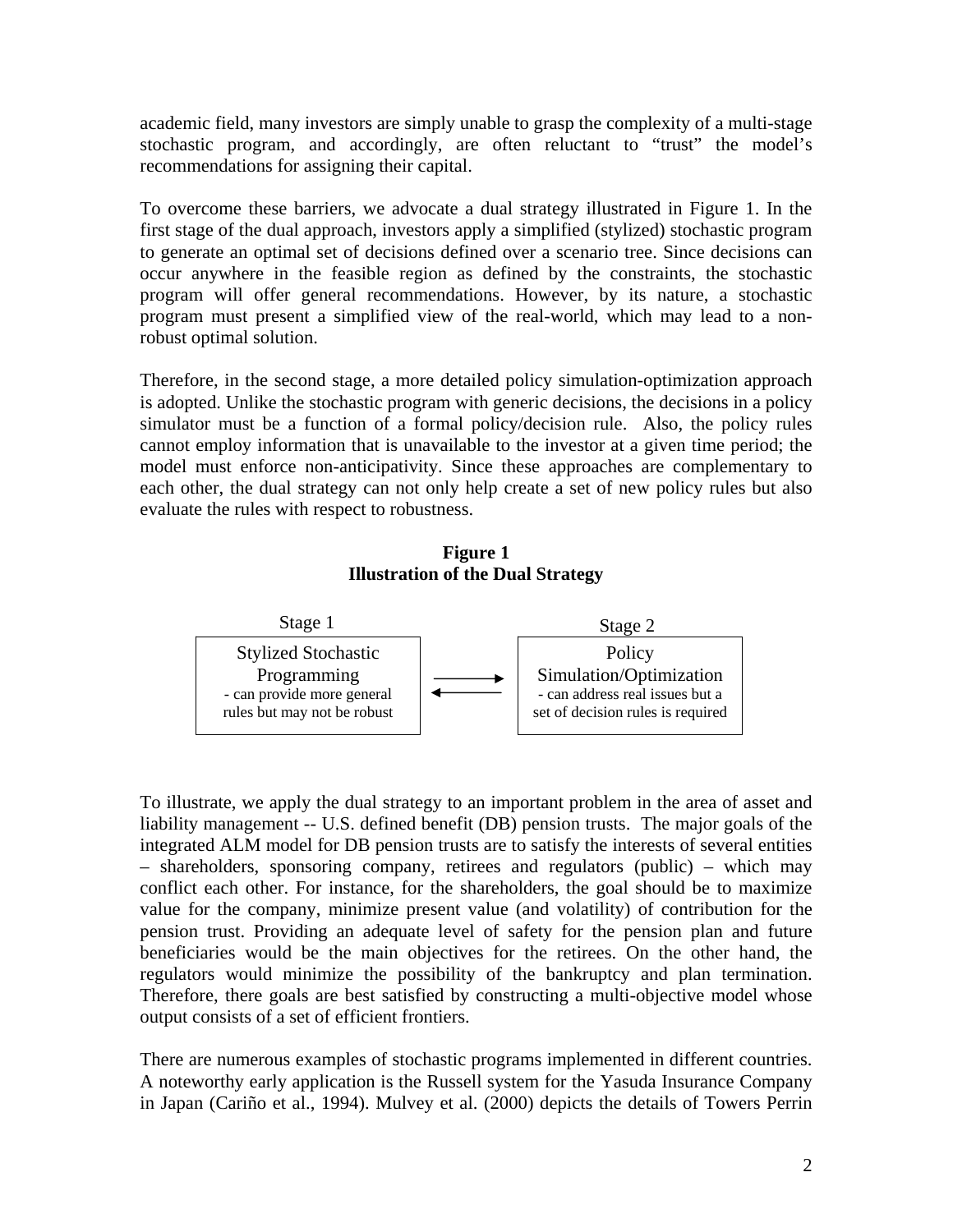CAP:Link system. Geyer et al. (2005) describe the financial planning model InnoALM developed by Innovest for Austrian pension funds. Hilli et al. (2003) develop a stochastic program for a Finnish pension company; their empirical study indicates that the results under the stochastic program outperform those under traditional fixed-mix strategies. Pflug et al. (2000) developed a modular decision support tool for asset-liability management – the AURORA Financial Management System at the University of Vienna. Pflug and Swietanowski (2000) also show that the non-convexity of the ALM model can be resolved by approximating it to a convex problem. Dutch researchers have also achieved success in implementing ALM models for pension planning. Boender et al. (1998) describe the ORTEC model. The doctoral dissertation of Dert (1995) presents a scenario-based model for analyzing investment/funding policies of Dutch defined benefit pension plans. Ziemba and Mulvey (1998), Arbeleche et al. (2003), Mulvey et al. (2004a), Kouwenberg and Zenios (2006), Dempster et al. (2006) and Zenios and Ziemba (2006, 2007) provide examples of related implementations. Also, Ziemba and Mulvey (1998) and Ziemba (2003) include examples of successful asset and liability management (ALM) systems within a multi-period setting. Fabozzi et al. (2004) discuss applications of ALM in European pension funds.

Several researchers have studied ALM problems in a continuous-time setting. Chapter 5 of Campbell and Viceira (2002) provide an introduction to strategic asset allocation in continuous time. A group of ALM models extend the early approach of Merton (1973). Rudolf and Ziemba (2004) present such a continuous time model for pension fund management. Although stochastic-control models have difficulty in incorporating practical and legal constraints of pension plans, they possess the advantage of producing intuitive closed-form solutions or solving the system of equations satisfying optimality conditions numerically in many cases.

The remainder of the chapter is organized as follows. The next section illustrates the advantage of multi-period models for the asset-only investors to improve asset allocation decision with several practical examples. In the section III, we apply the dual strategy to the DB pension problems in the United States. The final section provides conclusions and future research topics.

## **II. Multi-Period Models for Asset-only Allocation**

This section illustrates the advantages of applying multi-period portfolio approaches. We begin with the well-know fixed-mix investment rule due to its simplicity and profitability. Also, we provide several prominent examples that employ the fixed-mix approach for asset-only investors. This policy rule serves as a benchmark both for other types of rules and for the recommendations of a stochastic programming model.

### **II.1 Fixed Mix Policy Rules**

First, we describe the performance advantages of the fixed-mix rule over a static, buyand-hold perspective. This rule generates greater return than the static model by means of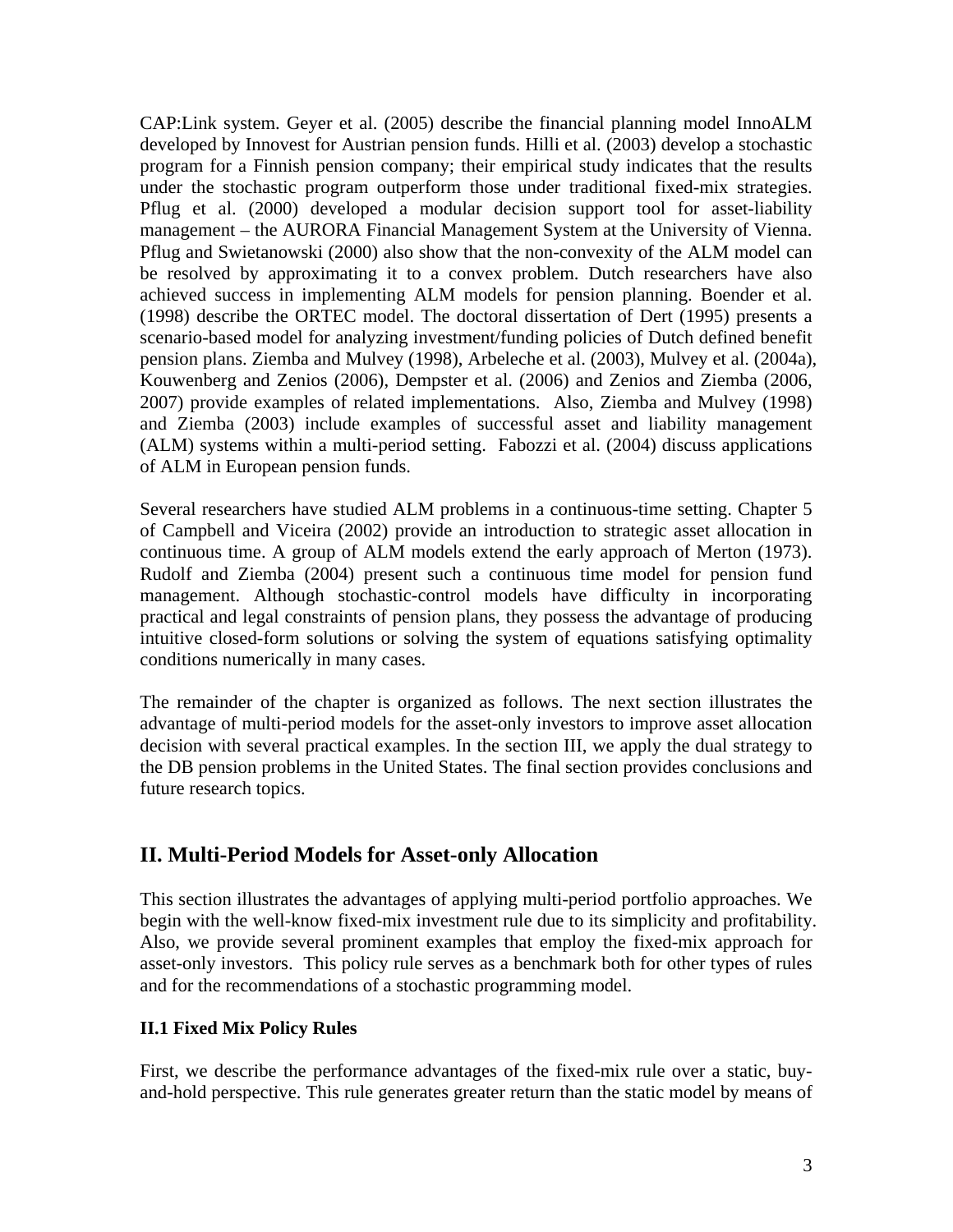rebalancing. The topic of re-balancing gains (also called excess growth or volatility pumping) as derived from the fixed-mix decision rule is well understood for a theoretical perspective. The fundamental solutions were developed by Merton (1969) and Samuelson (1969) for long-term investors. Further work was done by Fernholz and Shay (1982), and Fernholz (2002). Luenberger (1998) presents a clear discussion. We illustrate how rebalancing the portfolio to a fixed-mix creates excess growth. Suppose that a stock price process  $P_t$  is lognormal so it can be represented by the equation

$$
dP_t = \alpha P_t dt + \sigma P_t dz_t \tag{1}
$$

where  $\alpha$  is the rate of return of  $P_t$  and  $\sigma^2$  is its variance,  $z_t$  is Brownian motion with mean 0 and variance *t*.

The risk-free asset follows the same price process with rate of return equal to *r* and standard deviation equal to 0. We represent the price process of risk-free asset by  $B_t$ :

$$
dB_t = rB_t dt \tag{2}
$$

When we integrate the equation (1), the resulting stock price process is

$$
P_t = P_0 e^{(\alpha - \sigma^2/2)t + \sigma z_t}
$$
 (3)

It is well documented that the growth rate  $\gamma = \alpha - \sigma^2/2$  is the most relevant measure for long-run performance. For simplicity, we assume equality of growth rates across all assets. This assumption is not required for generating excess growth, but it makes the illustration easier to understand.

Next, let's assume that the market consists of n stocks, each with stock price processes  $P_1$ , ,...,  $P_n$ , following the lognormal process. A fixed-mix portfolio has a wealth process  $W_t$  that can be represented by the equation

$$
dW_t/W_t = \eta_1 dP_{1,t}/P_{1,t} + ... + \eta_n dP_{n,t}/P_{n,t}
$$
\n(4)

where  $\eta_1, ..., \eta_n$  are the fixed weights given to each stock (proportion of capital allocated to each stock). In this case, the weights sum up to one

$$
\sum_{i=1}^{n} \eta_i = 1 \tag{5}
$$

The fixed-mix strategy in continuous time always applies the same weights to stocks over time. The instantaneous rate of return of the fixed-mix portfolio at anytime is the weighted average of the instantaneous rates of returns of the stocks in the portfolio.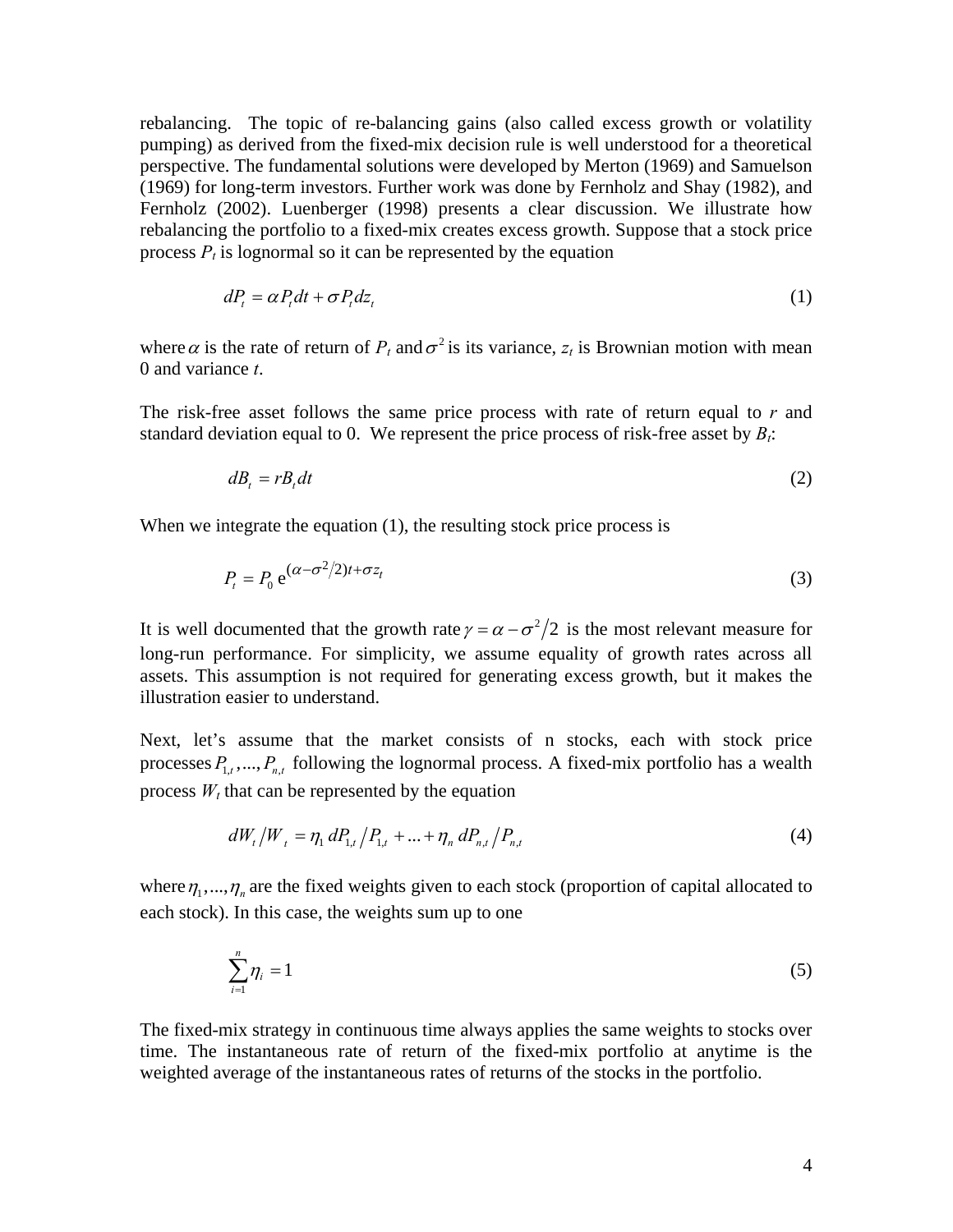In contrast, a buy-and-hold portfolio is one where there is no rebalancing and therefore the number of shares for each stock remains constant over time. This portfolio can be represented by the wealth process  $W_t$ :

$$
dW_t = m_1 dP_{1,t} + \dots + m_n dP_{n,t} \tag{6}
$$

where  $m_1$ ,...,  $m_n$  depicts the number of shares for each stock.

Again for simplicity, let's assume that there is one stock and a risk-free instrument in the market. This case is sufficient to demonstrate the concept of excess growth in a fixed-mix portfolio as originally presented in Fernholz and Shay (1982). Assume that we invest *η* portion of our wealth in the stock and the rest  $(1-\eta)$  in the risk-free asset. Then the wealth process  $W_t$  with these constant weights over time can be expressed as

$$
dW_t / W_t = \eta \, dP_t / P_t + (1 - \eta) \, dB_t / B_t \tag{7}
$$

where  $P_t$  is the stock price process and  $B_t$  is the risk-free asset.

When we substitute the dynamic equations for  $P_t$  and  $B_t$ , we get

$$
dW_t/W_t = (r + \eta(\alpha - r))dt + \eta \sigma dz_t
$$
\n(8)

Assuming the growth rate of all assets in the ideal market should be the same over longtime periods, the growth rate of the stock and the risk-free asset should be equal. Hence

$$
\alpha - \sigma^2/2 = r \tag{9}
$$

From equation (8), we can see that the rate of return of the portfolio,  $\alpha_{\omega}$ , is

$$
\alpha_w = r + \eta(\alpha - r) \tag{10}
$$

By using (9), this rate of return is equal to

$$
\alpha_{w} = r + \eta \sigma^{2}/2 \tag{11}
$$

The variance of the resulting portfolio is

$$
\sigma_w^2 = \eta^2 \sigma^2 \tag{12}
$$

Hence the growth rate of the fixed-mix portfolio becomes

$$
\gamma_w = \alpha_w - \sigma_w^2/2 = r + (\eta - \eta^2) \sigma^2/2 \tag{13}
$$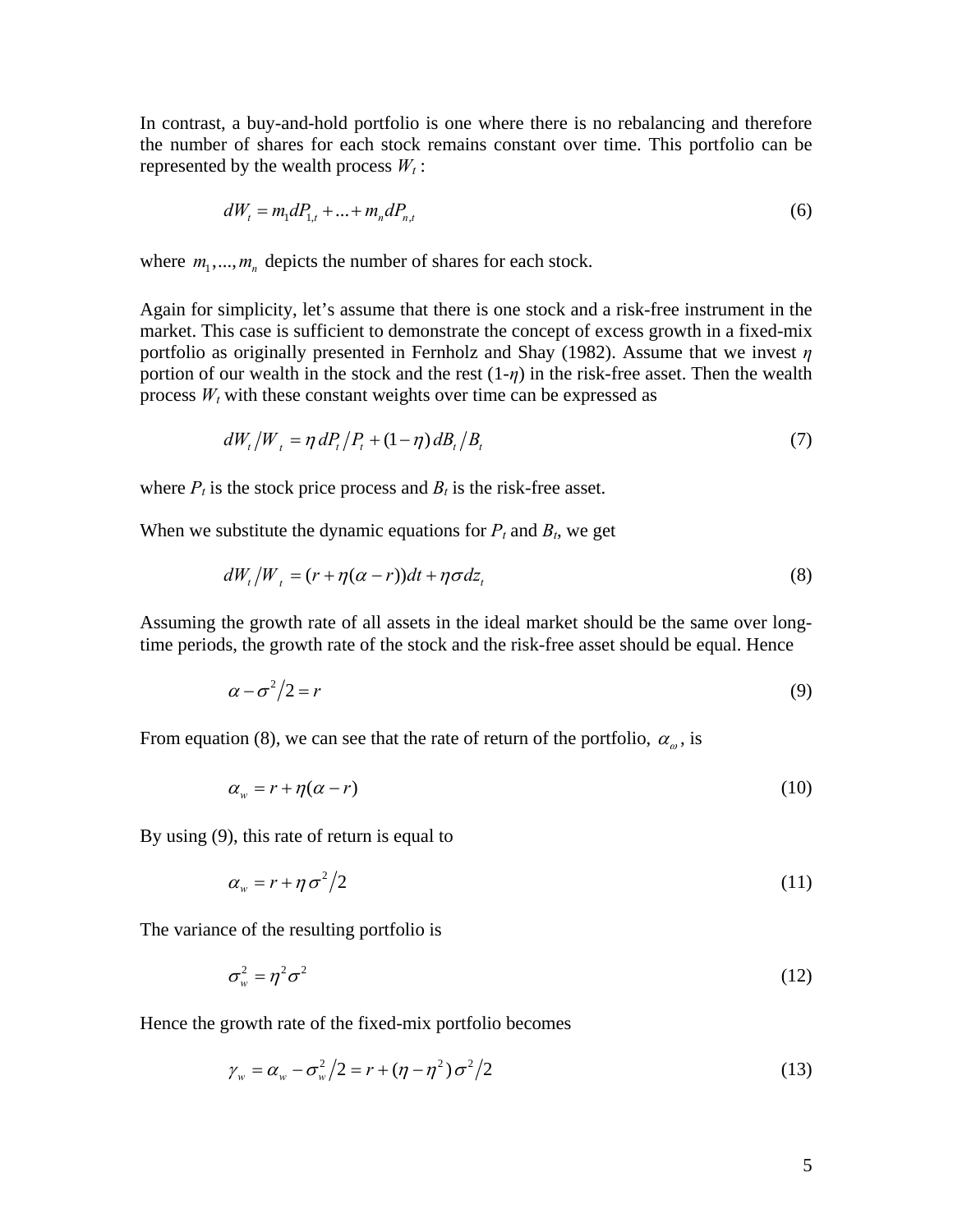This quantity is greater than *r* for  $0 < \eta < 1$ . As it is greater than *r*, which is the growth rate of individual assets, the portfolio growth rate has an excess component, which is  $(n - n^2) \sigma^2/2$ . Excess growth is due to rebalancing the portfolio constantly to the target fixed-mix. The strategy moves capital out of stock when it performs well and moves capital into stock when it performs poorly. By moving capital between the two assets in the portfolio, a higher growth rate than each individual asset is achievable. It can be shown that the buy-and-hold investor with equal returning assets lacks the excess growth component. Therefore, buy-and-hold portfolios under-perform fixed-mix portfolios in various cases. We can easily see that the excess growth component is larger when  $\sigma$ takes a higher value.

#### **II.2 Examples of Fix-Mix Policy Rules**

 $\overline{a}$ 

Many investors have applied versions of the fixed-mix rules with practical successes. For example, the famous 60/40 norm (60% equity and 40% bonds) falls under this policy. Here, at each period, we rebalance the portfolio to 60% equity and 40% bond. Another good example is S&P 500 equal-weighted index (S&P EWI) by Rydex Investments (Mulvey, 2005). As opposed to traditional cap-weighted S&P index, stocks have the same weight (1/500) and the index is rebalanced semi-annually to maintain the weights over time. To illustrate the benefits of applying the fixed mix policy rule, during 1994~2005, S&P EWI achieved 2% excess return with only 0.6% extra volatility compared to S&P 500 index. Figure 2 illustrates log-prices of S&P 500 and S&P EWI for last  $\overline{4}$  years<sup>3</sup>.

#### **Figure 2 Log-Prices of S&P 500 Index and S&P EWI during Jul.2003~Dec.2006**

This figure illustrates the log price processes for S&P EWI and S&P 500 from Jul.2003 to Dec.2006. Each index is scaled to have a log-price of 0 at the beginning of the sample period. In term of the total return, S&P EWI outperformed S&P 500 index for last 4 years and this performance difference between 2 assets can be interpreted as a rebalancing gain due to the fixed mix policy rule.



<sup>&</sup>lt;sup>3</sup> The advantages of the equal weighted S&P 500 index is partially due to rebalancing gains and partially due to the higher performance of mid-size companies over the discussed period.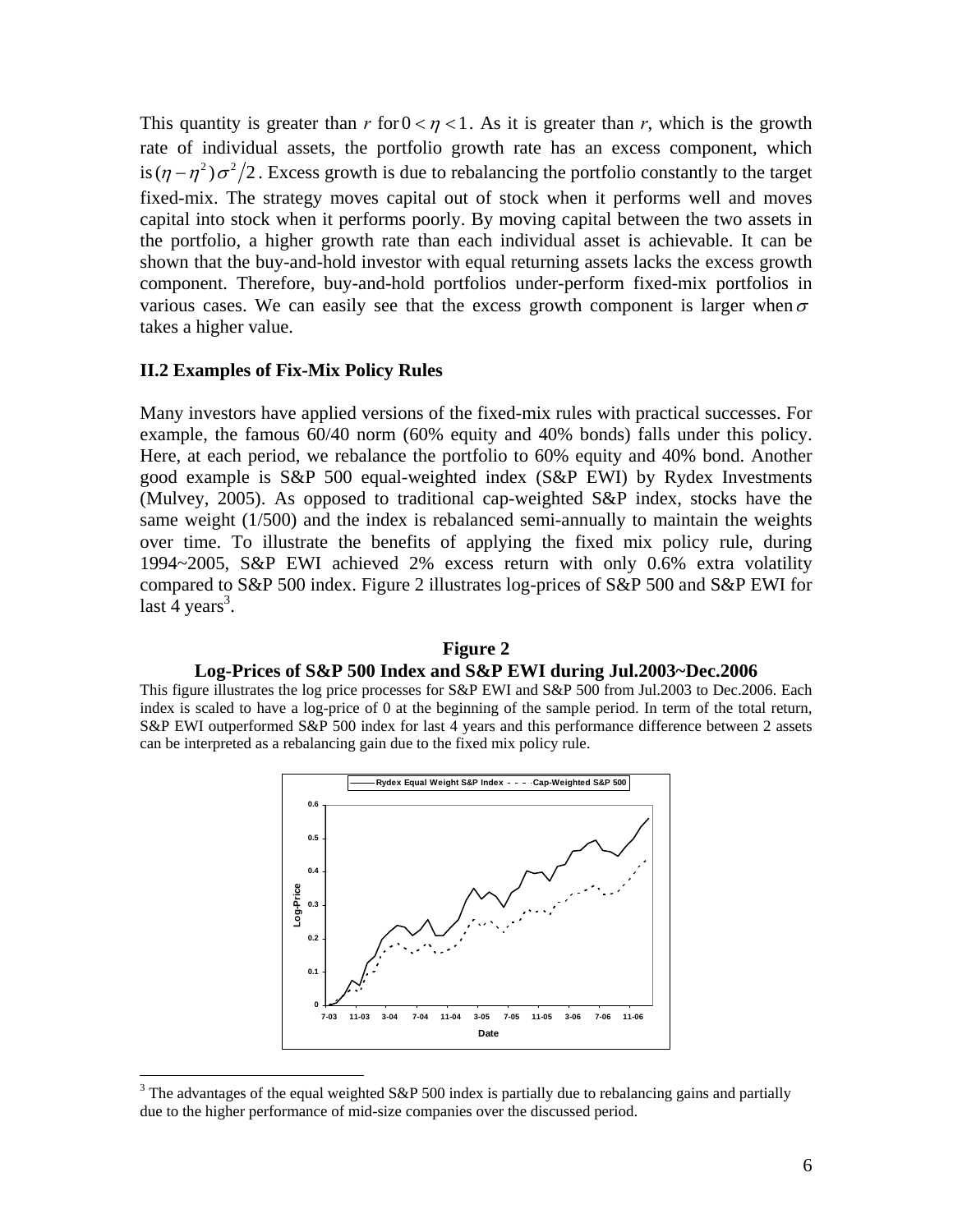### **Figure 3 Decomposition of MLM Index returns for different time periods**

The total return of the MLM index can be decomposed into three parts  $-1$ ) trend following returns, 2) Tbill returns and 3) rebalancing gains. Rebalancing portfolio provided positive returns over 1991-2007.



Another significant example involves the Mount Lucas Management (MLM) Index (Mulvey et al., 2004b). It is an equally weighted, monthly rebalanced investment in twenty-five futures contracts in commodity, fixed income, and currency markets. Briefly, the monthly positions (long or short) are determined by trend following strategies (long or short depending upon a trend line). The total return of the MLM Index can be decomposed into three parts. The first one is the T-bill return gained from the capital allocated for margin requirements. The second component is generated by trend following the futures prices. The third component, rebalancing gains, is earned when all markets are invested with fixed weights at the beginning of each month. If trend following strategy had been applied to all the markets without reweighing at each month, then there would be no rebalancing gains. Figure 3 shows how those three components affected the total return of the MLM Index for selected time periods. Trend following has underperformed its long term averages for the last several years. Still, rebalancing provided positive returns over the recent period. These empirical results show how periodic reallocation of capital among diverse markets boosts the performance of a long term investment strategy with the contribution of rebalancing gains.

Mulvey and Kim (2007a) illustrate how the fixed mix rule can improve performance in the realm of alternative investments. Their analysis constructs three portfolios: (P1) a buy-and-hold portfolio of only traditional assets, (P2) a buy-and-hold portfolio of traditional and alternative assets, (P3) a fixed mix portfolio of both traditional and alternative assets. In this regard, they employ the fixed-mix rule at two levels. First at the stock selection level, they substitute an equal-weighted S&P 500 index for the capitalweighted S&P 500 fund. The equal weighted index has generated better performance over the standard S&P500 index, as would be expected due to the additional returns gotten from re-balancing the mix. Then, the portfolio is rebalanced monthly to fulfill the fixed mix policy rule at the asset selection level. Figure 4 illustrate the investment performance of each of three portfolios. Note that several degrees of leverage – at several values: 20%, 50%, and 100% are applied to each portfolio. From the figure, it is evident that applying fixed mix rules can improve investment performance.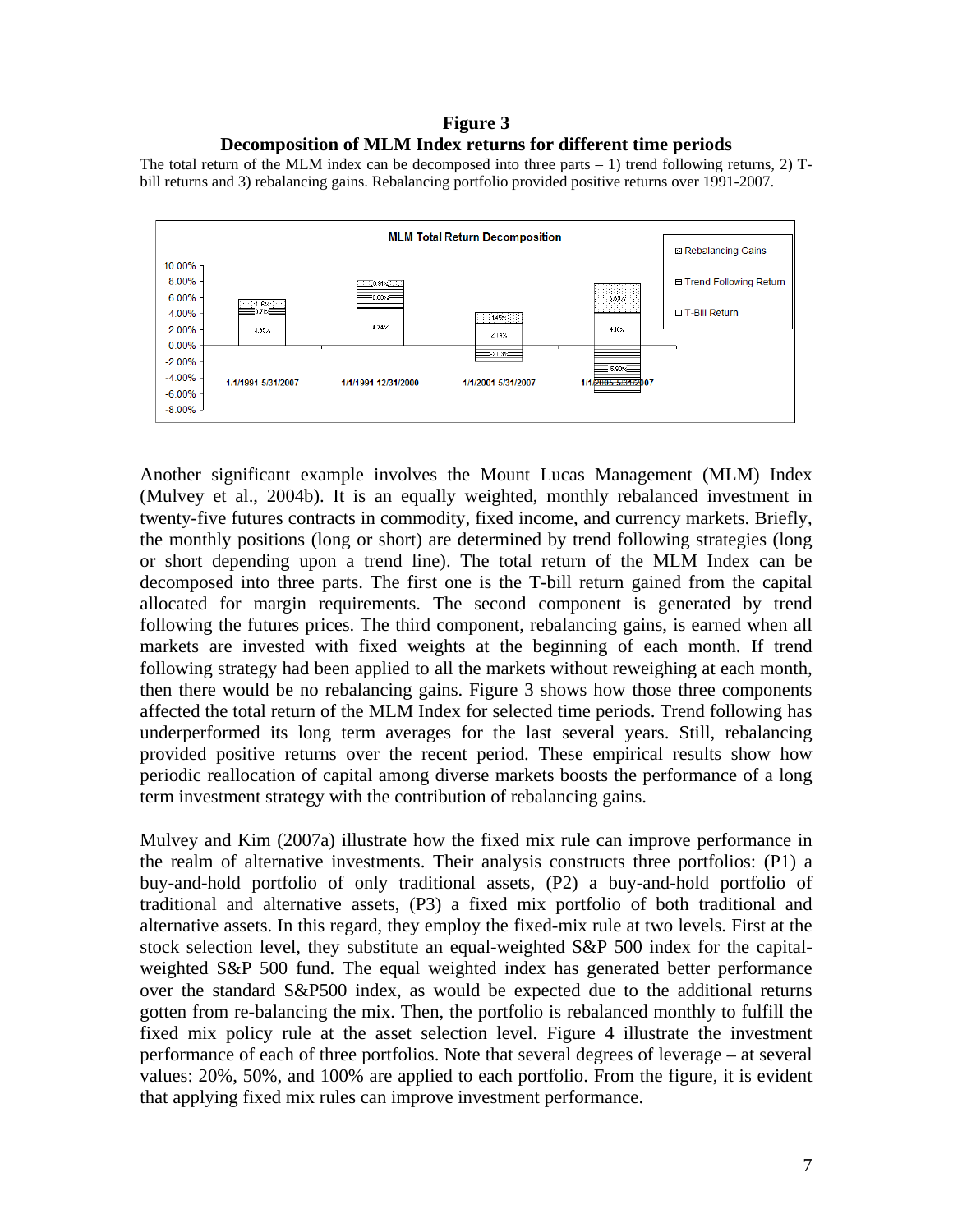#### **Figure 4 Efficient Frontiers of the Portfolios with/without Alternative Assets**

Left figure illustrates efficient frontiers in volatility-return plane, while right one is drawn in maximum drawdown-return plane. The efficient frontier of P3 contains those of P1 and P2 in both cases, which clearly exhibit the role of alternative assets in portfolio construction.

| Portfolio      | Description                                      | Constituents                                                                                                                                                    |
|----------------|--------------------------------------------------|-----------------------------------------------------------------------------------------------------------------------------------------------------------------|
| P <sub>1</sub> | <b>Traditional Assets Only</b><br>(Buy-and-Hold) | Traditional assets: SP500, LB Bond, EAFE, NAREIT, GSCI, STRIPS                                                                                                  |
| P <sub>2</sub> | (Buy-and-Hold)                                   | With Alternative Assets Traditional assets: SP500, LB Bond, EAFE, NAREIT, GSCI, STRIPS<br>Alternative assets: Man Futures, Hedge Fund Ind., L/S Ind., Currency  |
| P <sub>3</sub> | (Fixed Mix)                                      | With Alternative Assets Traditional assets: SP EWI, LB Bond, EAFE, NAREIT, GSCI, STRIPS<br>Alternative assets: Man Futures, Hedge Fund Ind., L/S Ind., Currency |



The fixed-mix approach can also improve investment performance in the face of parameter uncertainty. A good example is the "dynamic diversification" strategy, which is a fixed mix portfolio consisting of various momentum strategies in several stock markets, suggested by Mulvey and Kim (2007b).

Herein, we develop a new decision rule based on momentum in equity markets. This rule is applied in conjunction with fixed-mix within a portfolio context. There is a considerable amount of literature on the predictability of stock returns based on its past performance. De Bondt and Thaler (1985, 1987) argue that the "loser" portfolio shows superior performance to the "winner" portfolio over the following 3 to 5 years. Lehmann (1990) and Jegadeesh (1990) illustrate short-term return reversals of "winner" and "loser" stocks. Also, Jegadeesh and Titman (1993) report the momentum of stock returns for the intermediate term (3 to 12 months). Rouwenhorst (1998), Kang et al. (2002), Demir et al. (2004) and Cleary et al. (1998) provide the evidence of the profitability of the momentum strategy in overseas stock markets. Among many variants of the momentum strategies such as the 52-week high momentum portfolio (George and Hwang, 2004) and the market index momentum portfolio (Chan et al, 2000), we examine the industry-level momentum strategy.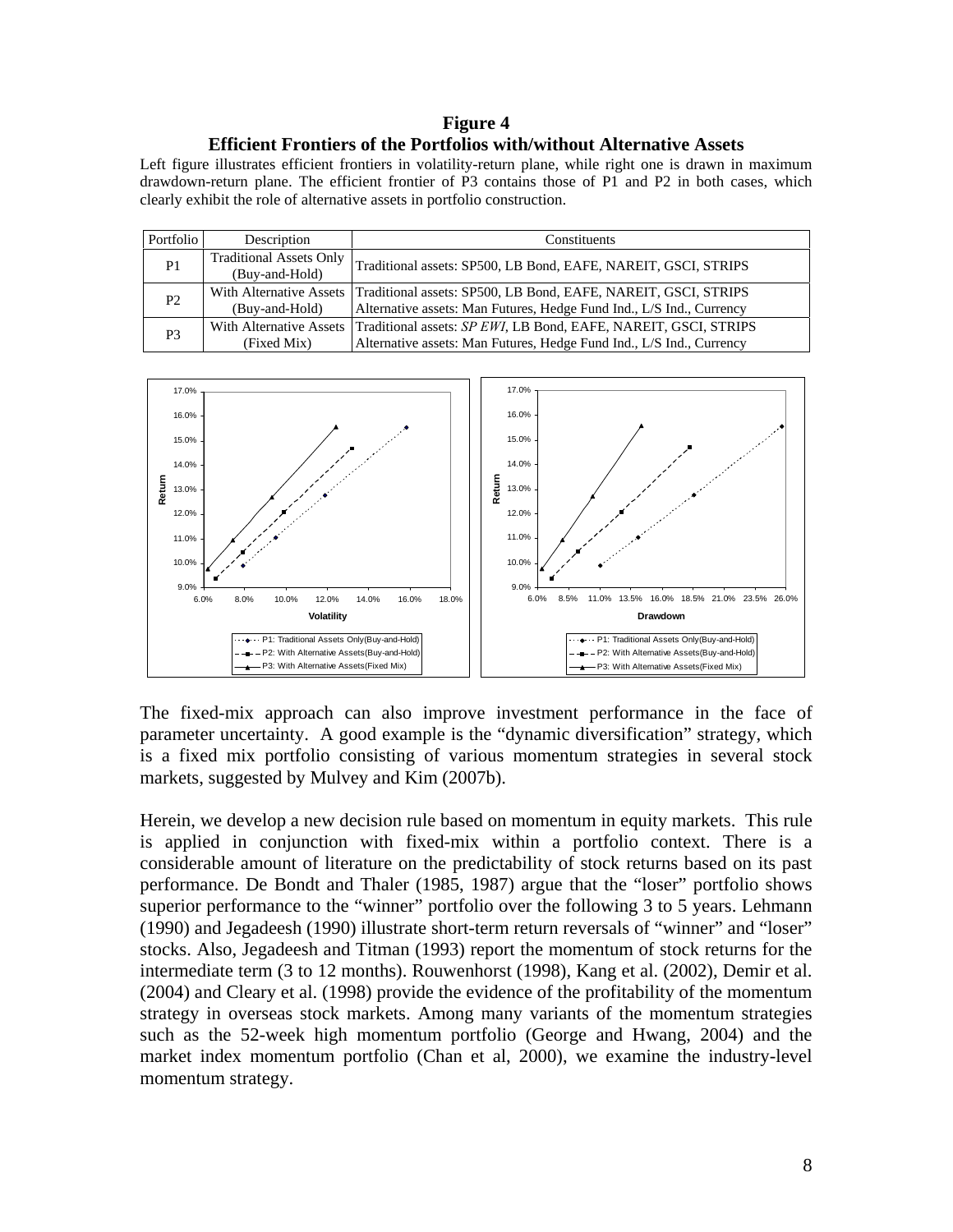Beside the rebalancing gains, applying the fixed mix approach to various settings of the momentum strategy has another advantage. Although its profitability is widely accepted, the performance of strategies depends on parameter selection such as the evaluation period, the holding period, etc. However, by forming a portfolio of momentum strategies (via fixed-mix), the resulting portfolio is much less dependent on the parameters, thus provides robust performance.

To construct a "dynamic diversification" portfolio of equity positions, we first generate industry-level momentum strategies that follow the rules of the relative strength portfolio of Jegadeesh and Titman (1993). The implemented algorithm applies the following rules: At the beginning of the sample period, all industries defined as in Datastream service with return history of at least  $t_2$ -month are ranked based on their past  $t_1$ - and  $t_2$ -month returns  $(t_1 < t_2)$ . Then industries in the first decile (four industries) from each  $t_1$  and  $t_2$ ranking lists are chosen to be put into the portfolio with the equal weight (eight industries total). If an industry is shown in the top decile for both past  $t_1$  and  $t_2$  months, we place a double-weight on it. The equal weighted portfolio is held for the given holding period (*H*) without any rebalancing and we repeat the industry-selecting process after *H*-month. We construct the momentum strategies with six different settings for  $(t_1, t_2)$  observation length pair –  $(3,6)$ ,  $(3,9)$ ,  $(3,12)$ ,  $(6,12)$ ,  $(6,18)$  and  $(12,18)$  – and four different holding periods – 3, 6, 9, 12. In our empirical study, we apply a scoring approach based on recent historical returns. These rules are applied in five non-overlapping regions – US, EU, Europe except EU, Japan and Asia except Japan – to potentially reduce the correlations over 1980 to 2007. Then, for each of four holding periods, we construct the dynamic diversification portfolio by applying the fixed mix policy rule to thirty strategies.

Here, we focus on industry level data for several reasons: 1) the globalization of trade and money flows leads many firms to broaden their exposure to international markets. These firms conduct their own diversification by a variety of approaches, such as moving production/manufacturing out of the home country, or international mergers. An example is the purchase of Chrysler by Mercedes Benz. The combined firm fits an industrial designation, but is difficult to categorize within a single country. (Germany or the U.S.?) 2) A second reason to focus on industries (rather than individual stocks) is to broaden the scope of momentum for institutional investors; there is greater capacity if the core assets depict industries as compared with individual stocks. 3) We believe that future asset allocation studies (as well as asset-liability management) will need to include industry exposure and concentration in order to provide improved risk analytics. 4) With introduction of alternative asset classes, such as ETF's, which enable us to trade industries easily, industries chosen by the momentum strategy provide for international diversification.

Figure 5 illustrates the investment performance of the dynamic diversification portfolio at several leverage levels. Not only the market indices but also the buy-and-hold portfolio is located on the right-bottom region compared to the dynamic diversification portfolio. In fact, among thirty industry-level momentum strategies that are utilized for the dynamic diversification portfolio, only one setting is located on the left-top part, which clearly indicates the robustness of its investment performance (See Figure A1 in the appendix).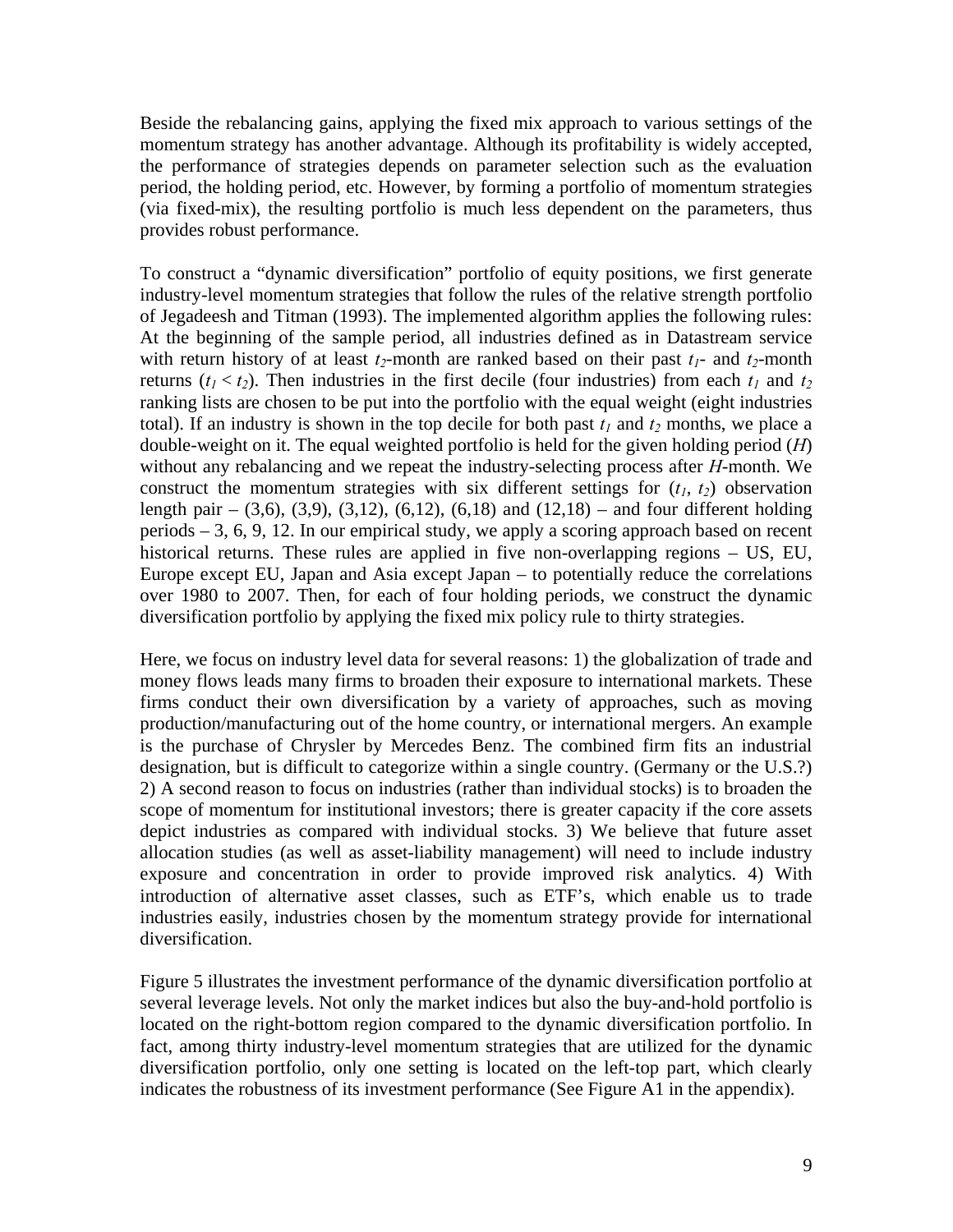#### **Figure 5 Performance of Dynamic Diversification Portfolio with Leverage**

Dynamic diversification portfolio is an equally weighted fixed mix portfolio of 30 momentum strategies -- five regions, six settings. Each number next to a point on the line represents leverage. 3-month U.S. T-bill is used. The sample period is 1980~2006.



#### **II.3 Practical Issues Regarding Fixed-Mix Rules**

From the derivation of the rebalancing gain, the desirable properties of assets in order to achieve rebalancing gain can be summarized as follows. First, suppose two assets in the derivation above are perfectly correlated. Then, it can be easily shown that the rebalancing gain is zero. From this, it is evident that diversification among assets plays a major role to achieve an excess growth rate. This observation suggests that dynamic diversification is essential in order to produce extra gains via multi-period approaches. Also, as always, diversification provides a source of reducing portfolio risk. Second, given a set of independent assets, the rebalancing gain  $((\eta - \eta^2) \sigma^2 / 2)$  increases as the volatilities of assets increase. To benefit from rebalancing gain, the volatility of each asset should be reasonably high. In this context, the traditional Sharpe Ratio might not be a good measure for individual asset in terms of multi-period portfolio management, even though it remains valid at the portfolio level. Additionally, low transaction costs (fees, taxes, etc.) are desirable, since applying the fixed mix policy rule requires portfolio rebalancing. In summary, the properties of the best ingredients for the fixed mix rule are: 1) relatively good performance (positive expected return); 2) relatively low correlations among assets; 3) reasonably high volatility; and 4) low transaction costs.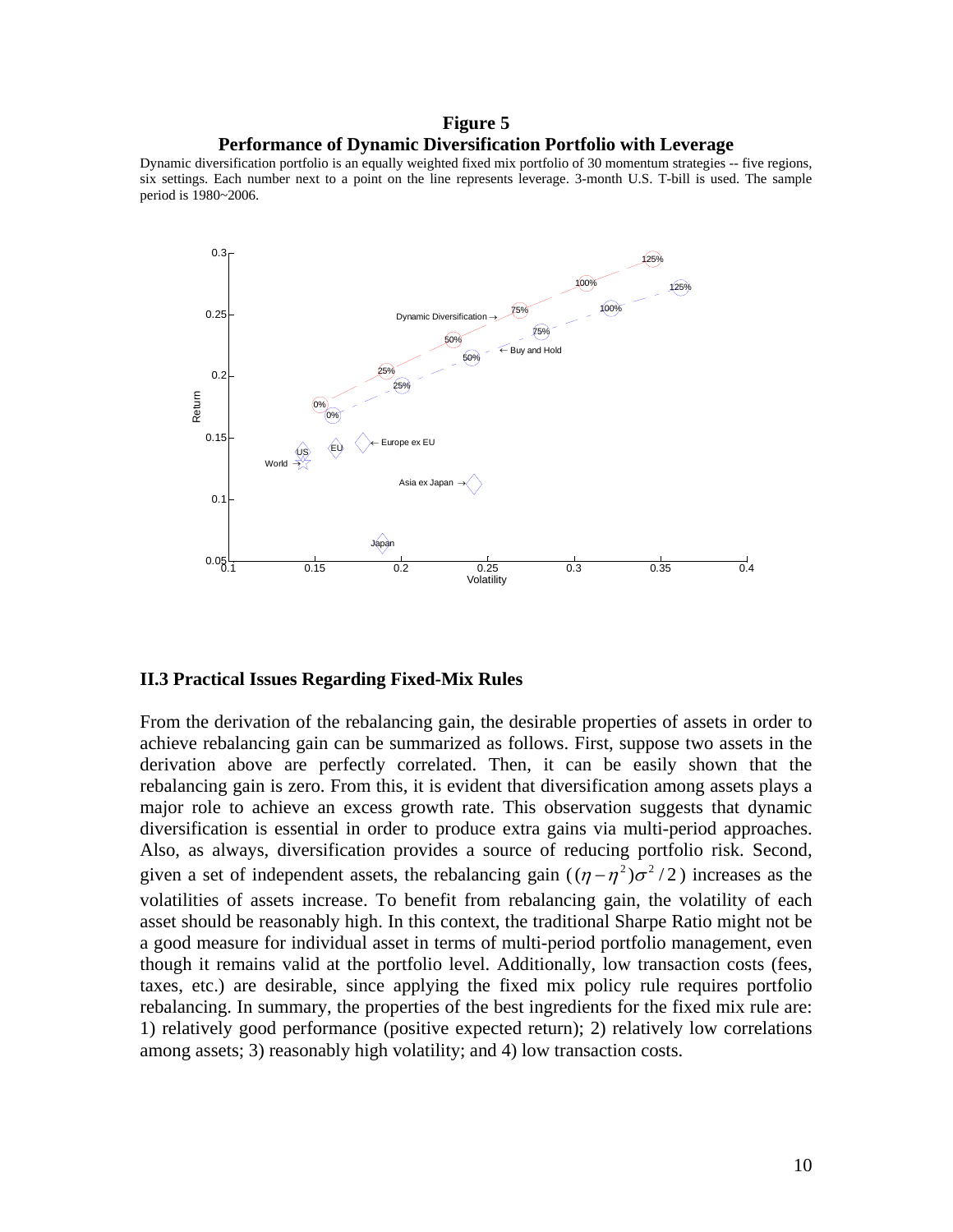Potential obstacles related to the fixed mix approach should be addressed. First, it is becoming harder to locate independent or low correlated assets. For instance, oil and corn, which were once relatively independent, are now highly correlated, because ethanol is manufactured from corn. Also, due to globalization, the correlation of assets across countries is becoming higher. Second, even if we are successful in finding a set of independent assets with positive returns and high volatilities, independence is likely to disappear under extreme conditions; there is much evidence that stock correlations dramatically increase (called contagion) when market crashes. Furthermore, it is wellknown that stock returns and volatilities are negatively correlated. Third, since the fixedmix model requires portfolio rebalancing, one must consider transaction costs, such as capital gain taxes. These circumstances suggest that other policy rules will outperform the fixed-mix rule. In the next section, we take up a systematic approach for discovering, and evaluating new policy rules.

## **III. Application of the Dual Strategy to ALM**

In this section, we suggest that the dual strategy provides an ideal framework for assisting investors who must address future liabilities and goals. A prominent example involves the pension arena. Both the traditional defined benefit (DB) and the growing defined contribution (DC) plans have been successfully posed as multi-period models. The generic domain takes several names, including asset and liability management, dynamic financial analysis (DFA) for insurance companies, and enterprise risk management (ERM) in the corporate finance setting. As an additional advantage, a multi-period model helps investors understand the pros/cons of combining investment and savings (contribution) strategies.

A number of successful pension planning systems are based on elements of the dual strategy, including the Towers Perrin – Tillinghast system (Mulvey et al., 2000). Also, Mulvey and Simsek (2002) present a stochastic program for the asset allocation of a DB pension plan. This model takes the cash contributions by the sponsoring entity (company or non-profit agency) as given. Contributions arise from two major sources: plan sponsor's own capital and/or possible borrowing. Mulvey et al. (2008) extend the model by linking the pension plan with its sponsoring company. In addition to the asset allocation decisions, the integrated model addresses: 1) the sponsor's contribution policy and 2) the corporate borrowing policy for deciding whether to borrow funds and what proportion of the borrowing should be put into the pension plan. Zhang (2006) extends the integrated model by adding the company's dividend policy as the third corporate decision variable and enhances the corporate model by decomposing the company into a headquarters and several divisions. Earlier, Peskin (1997) argued that the economic cost of a defined-benefit pension plan is the present value of future contributions. In order to achieve savings, he showed that it is necessary for corporate sponsors 1) to integrate asset allocation and contribution policies and 2) to make significant changes in investment policies which include, among others, adopting an appropriate rebalancing rule.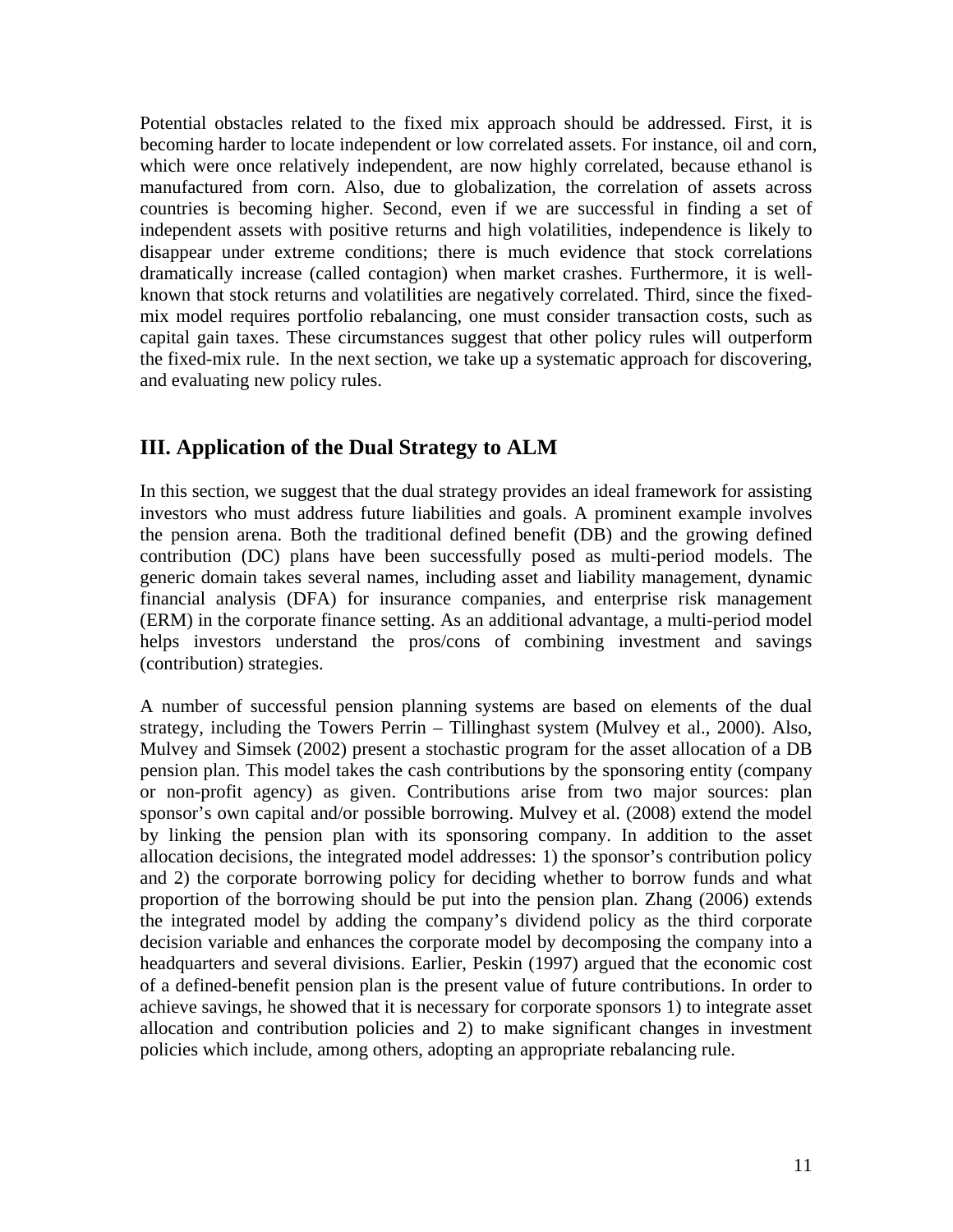We provide an example of the defined benefit pensions for the telecommunication and the automobile sectors to illustrate the idea of the dual strategy. Since the passage of the Employee Retirement Income Security Act (ERISA) in 1974, the DB pension system in the United States has grown from a modest level of assets (less than \$100 Billion) to over \$5 Trillion in 2004. Unfortunately, numerous DB pension trusts in the U. S. (and elsewhere) have seen their adequate surpluses disappear during the period 2000 to 2003. Simply put, a pension plan is judged to be healthy if the plan's funding ratio (market value of assets to discounted value of liabilities) is greater than 100%. A plan with a low funding ratio, less than 80-90%, is called under-funded, leading to several required steps by the sponsoring company, including typically a contribution to the pension trust. A fully funded trust has a ratio equal to 100%.

The telecommunication sector in the United States possesses a large pension system relative to the sector's market capitalization. Moreover, it has been and will likely continue to encounter slow growth. Fortunately, the current overall funding ratio is reasonable – roughly 90% in 2005. As an initial step, we set up an anticipatory multistage stochastic program. To simplify the analysis, we treat the sector as a single aggregate company. We employ a scenario generator that has been in use by one of the major actuarial firms for over a decade. The stochastic program consists of 1000 scenarios over a nine-year horizon (several hundred thousand nonlinear variables and constraints). We have found that a stochastic program consisting of 1000 scenarios is a reasonable compromise between model realism and computational costs for pension planning problems. In most cases, we advocate that the planning model be rerun on a recurring basis, at least once per year or more often if large changes take place in the markets. The scenario generator consists of a set of cascading stochastic equations (Mulvey et al., 2000), starting with interest rates in several developed countries.

After studying the solutions of the stochastic program for the telecommunication sector, we discovered a particular policy rule (called conditional ratios) that could be implemented in a Monte Carlo simulation with similar results as the stochastic program across the major objectives. A policy that shifted investments to a more conservative allocation when certain triggers occur had a beneficial impact on the overall condition of the sector and the pension plans. The trigger consists of a combination of funding ratio and the ratio of pension assets to market capitalization. To simplify the example, we set the default investment strategy to the 70/30 fixed mix (70% equity and 30% bonds). The conditional strategy keeps assets in the 70/30 growth mode until a potential problem arises as evaluated by the triggers. In fact, over the nine-year horizon, the conditional strategy not only protects the pension surplus but also reduces the NPV of contributions and maximizes the company's value at the end of the nine-year planning horizon (Table 1). In this example, the model develops a sound compromise solution for the diverse stakeholders. However, in general, setting priorities of the multi-objectives for the integrated system presents a complex and potentially controversial issue and provides a direction for future research. Yet, it is important to evaluate the problem in its full capability so that the stakeholders will be able to understand the tradeoffs among the objectives.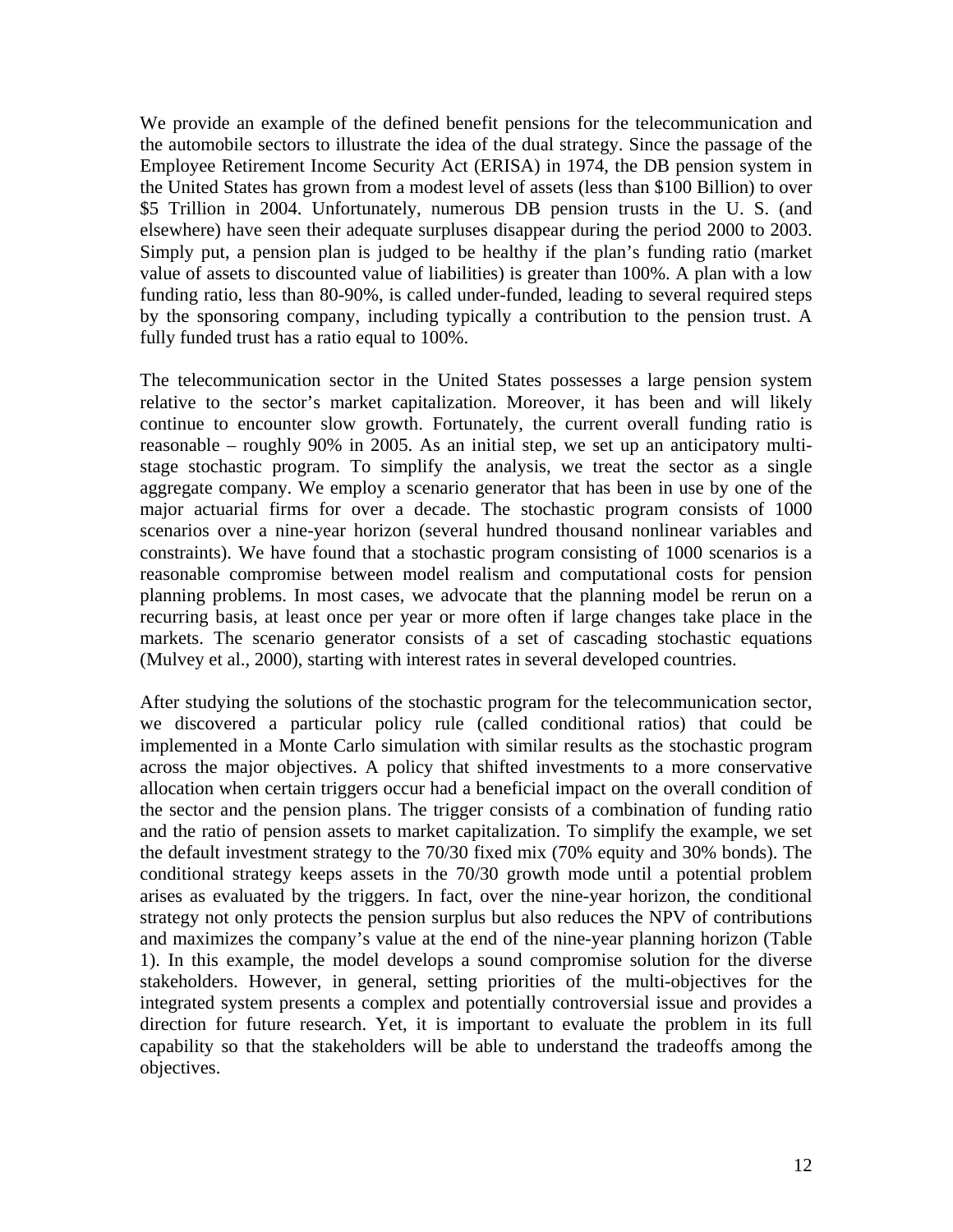|                    | <b>Expected Final</b><br><b>Sector Value</b> |        |        | <b>Penalty Function</b> | <b>Expected Excess Contribution</b> | <b>Probability of</b><br><b>Insolvency</b> |                            |        |        |
|--------------------|----------------------------------------------|--------|--------|-------------------------|-------------------------------------|--------------------------------------------|----------------------------|--------|--------|
|                    | Max                                          | Min    | Mean   | Max                     | Min                                 | Mean                                       | Max                        | Min    | Mean   |
| <b>Conditional</b> | 372.91                                       | 335.34 | 354.23 | 7.49                    | 0.75                                | 3.48                                       | 0.0590                     | 0.0152 | 0.0381 |
| <b>Benchmark</b>   | 372.97                                       | 335.47 | 354.38 | 10.56                   | 1.09                                | 4.93                                       | 0.0672                     | 0.0184 | 0.0433 |
|                    | <b>Expected NPV of</b>                       |        |        |                         | Variability of                      |                                            | Downside Risk on           |        |        |
|                    | <b>Contributions</b>                         |        |        |                         | <b>Contributions</b>                |                                            | <b>Final Funding ratio</b> |        |        |
|                    | Max                                          | Min    | Mean   | Max                     | Min                                 | Mean                                       | Max                        | Min    | Mean   |
| <b>Conditional</b> | 31.76                                        | 10.27  | 20.73  | 18.34                   | 11.19                               | 15.22                                      | 0.0800                     | 0.0570 | 0.0698 |
| <b>Benchmark</b>   | 31.69                                        | 10.23  | 20.64  | 19.02                   | 11.38                               | 15.60                                      | 0.0823                     | 0.0580 | 0.0714 |

#### **Table 1 Means and Ranges of Objective Function Values for the Telecommunication Services Sector Under Two Investment Strategies**

The second example case study depicts a more desperate situation than the telecommunication industry. Here, we model a hypothetical automobile company. Not only is the company in a slow growth domain with a large pension obligation (relative to market cap), but the funding ratio is much lower than the telecommunication case, in fact about 70%. We attempt to increase the performance of this company by solving an anticipatory nine-year stochastic program. Unfortunately, the recommended solution does not improve the fortunes of the company and pension system, relative to benchmark strategies such as the 70/30 fixed mix. In many scenarios, the company must make large contributions, weakening the sponsoring company, or it reduces contributions, weakening the pension trust.

Assisting this company requires enhancing investment performance, relative to that obtainable from traditional assets. We employ the concept of an overlay strategy. In this case, the overlay strategies employ the futures markets and trend-following rules, discussed in section II. An overlay strategy can be implemented in several ways. First, we might borrow capital as margin requirements for the futures trades. We call this strategy "overlays with borrowing" (as needed for levering the portfolio). Second, we might employ the core assets as margin requirements for the futures markets. We implemented both strategies in the anticipatory planning model. The calibration of return parameters was carried out as before via maximum likelihood estimates based on historical performance. Rather than conducting a full optimization model, we deploy the overlay strategies as fixed-mix additions to the core policy simulations.

The results appear in Figure 6 and in Table A1 of the Appendix. The first approach (overlays with borrowing) has modest or no impact on overall performance. However, the second strategy improves the long-term objectives for the pension planning problem, such as reducing the net present value and volatility of contribution, while increasing the value of the company at the end of the nine-year horizon. There is a modest increase in volatility over shorter horizons. In summary, the wider diversification and "cheap" leverage available with the second type of overlays improves both the pension trust and the sponsoring company over the long-term. The Appendix provides additional evidence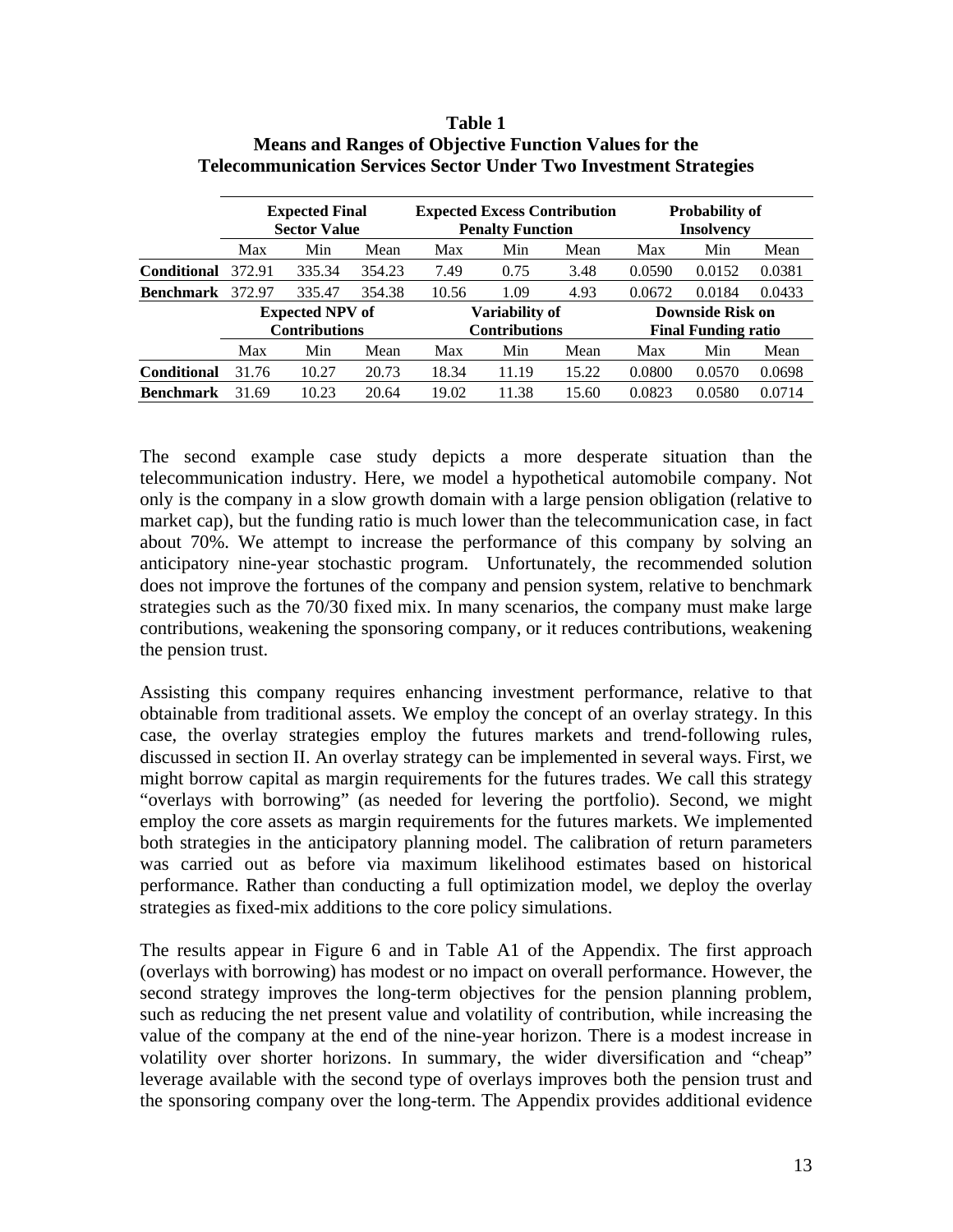of the advantages of the overlay strategies (Mulvey et al., 2007). Also, overlay strategies based on trend following rules have been successfully implemented by multi-strategy hedge funds, especially the Mt. Lucas Management Company. For the complete discussion regarding this subject, see Mulvey et al. (2007).

**Figure 6 Improvements by Employing Overlay Strategies for Illustrative Auto Company<sup>4</sup>**



## **IV. Conclusions and Future Research**

The proposed dual strategy provides benefits over a standalone stochastic program or policy simulator. As a significant advantage, a policy simulation model can include many real-world considerations, such as complex regulations, tax laws, and company specific guidelines. These issues are difficult to embed within a continuous stochastic program due to non-differentiability, jump functions, and other complications. On the other hand, a policy simulator requires a predetermined decision/policy rule. Generally, the selection of a policy rule is accomplished by means of long experience and, perhaps, tradition. How can the investor evaluate this rule, relative to other possible rules? The stochastic program (or dynamic program) provides a benchmark. We say that a policy rule that closely approximates the optimal solution values of the stochastic program is "optimal" in so far as it will perform well under the developed restrictive conditions. The dual strategy draws advantages from each of the competing frameworks.

What are promising directions for future research? First, there is much interest in developing a systematic approach for discovering robust policy rules, coming out of the stochastic programming (or stochastic control) solution. We showed that a specific investment rule (conditional ratios) performs quite well, in comparison to alternative

 $\overline{a}$ 

 $4$  For the detailed explanation of each strategy, see Table A1 in the appendix.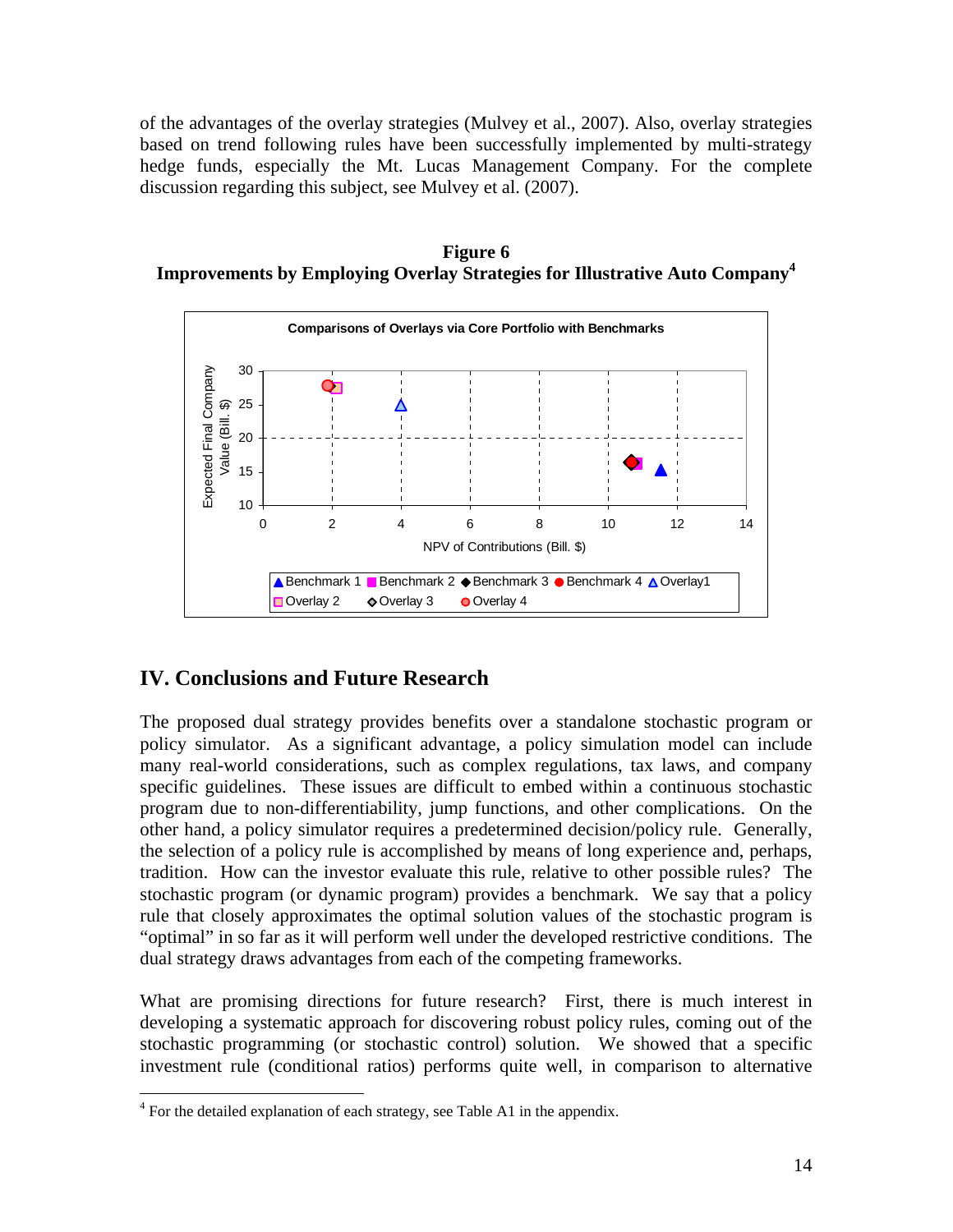rules and to the stochastic program, for the telecommunication industry. As mentioned, we discovered this rule by carefully studying the solution structure of the 5000 scenario tree. However, there are strong advantages, especially as the size of solvable stochastic program grows, to automating the discovery process. Further research is needed on this topic.

A recurring research topic involves the design of efficient algorithms for solving stochastic program and for optimizing policy simulations. The latter is particularly complex due to the presence of noisy data (with sampling and parameter errors). Remember that an objective function value generated from a policy simulator depicts an output from a statistical experiment and thereby possesses sampling errors. An optimizing algorithm must address sampling errors within the search process. Likewise, policy rules by their nature can give rise to non-convex optimization models. Again, efficient search algorithms are needed.

Last, there has been much recent research involving approximate dynamic programs. Some recent references are: White and Sofge (1992), Bertsekas and Tsitsiklis (1996), Sutton and Barto (1998), Powell (2006) and Infanger (2006). This research may promote further bridges between competing frameworks. The multi-stage financial planning models are among the most difficult in the realm of scientific computing. Therefore, it seems likely that a synthesis of approaches will be needed to find robust solutions to these important societal problems.

### **References**

Arbeleche, S., Dempster, M.A.H., Medova, E.A., Thompson, G.W.P., and Villaverde, M. (2003) 'Portfolio management for pension funds.' *Lecture Notes in Computer Science*, 2690: 462-466

Bertsekas, D. and Tsitsiklis, J. (1996), *Neuro-Dynamic Programming*, Athena Scientific, Belmont, MA.

Boender, G.E.C., van Aalst, P.C. and Heemskerk F. (1998) 'Modelling and management of assets and liabilities of pension plans in the Netherlands', In Ziemba, W.T. and Mulvey, J.M. (Eds.), In: *Worldwide Asset and Liability Modeling* (pp. 561–580). Cambridge University Press, UK

Campbell, J.Y. and Viceira, L.M. (2002) *Strategic Asset Allocation.* Oxford University Press, USA.

Cariño, D.R., Kent, T., Myers, D.H., Stacy, C., Sylvanus, M., Turner, A., Watanabe, K. and Ziemba, W. (1994) 'The Russell-Yasuda Kasai Model: An Asset/Liability Model for a Japanese Insurance Company Using Multistage Stochastic Programming', *Interfaces*, 24, 29–49.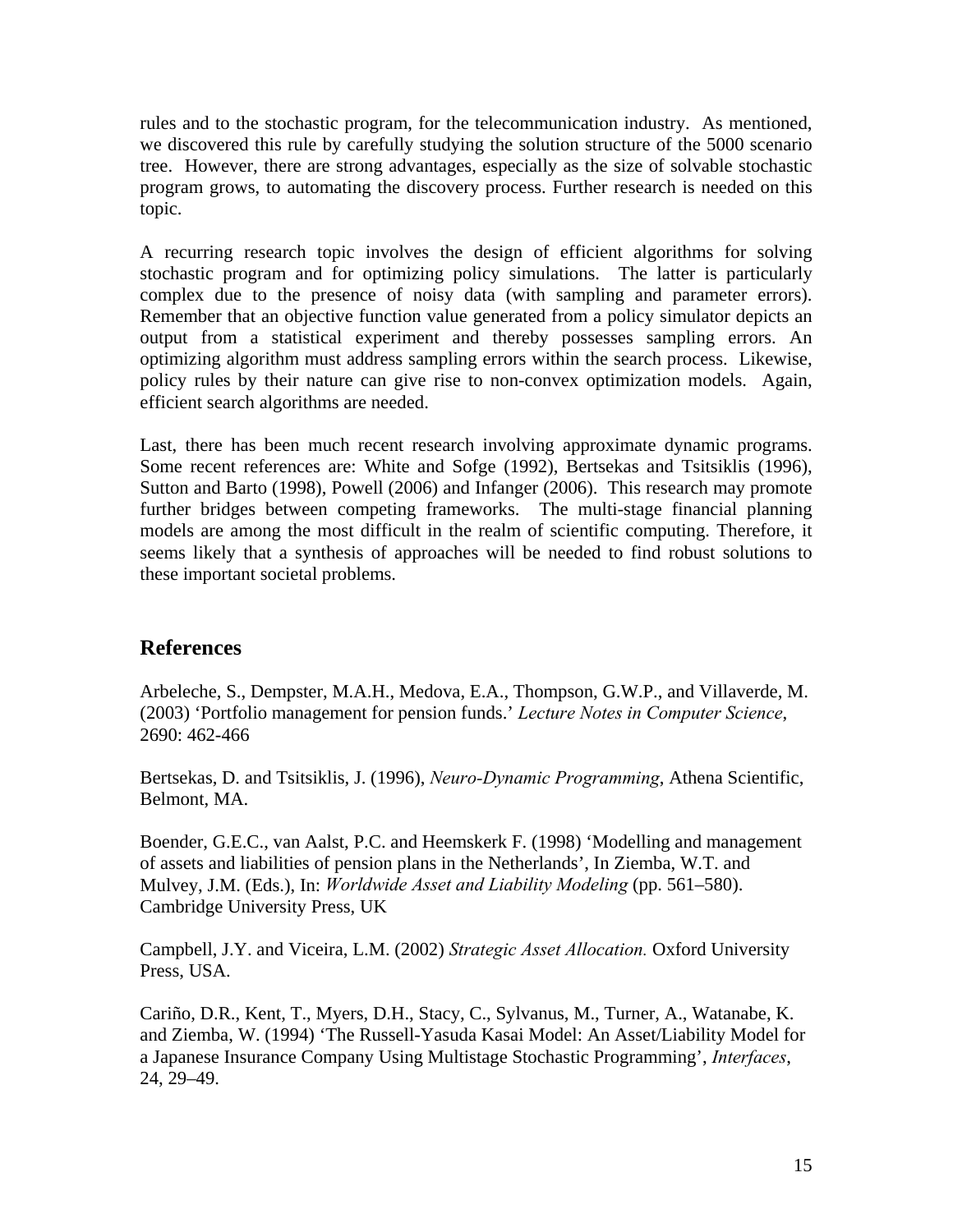Chan, L.K.C., Jegadeesh, N. and Lakonishok, J. (1996) 'Momentum strategies', *The Journal of Finance*, 51.5, 1681-1713.

Cleary, S. and Inglis, M. (1998) 'Momentum in Canadian stock returns', *Revue Canadienne des Sciences de l'Administraition*, 15.3, 279-291.

Consigli, G. and Dempster, M.A.H. (1998) 'Dynamic Stochastic Programming for Asset-Liability Management', *Annals of Operations Research*, 81, 131–62.

Dantzig, G. and Infanger, G. (1993) 'Multi-Stage Stochastic Linear Programs for Portfolio Optimization', *Annals of Operations Research*, 45, 59–76.

De Bondt, W.F.M. and Thaler, R. (1985) 'Does stock market overreact?' *The Journal of Finance*, 40.3, 793-805.

De Bondt, W.F.M. and Thaler, R. (1987) 'Further evidence on investor overreaction and stock market seasonality', *The Journal of Finance*, 42.3, 557-581.

Demir, I., Muthuswamy, J. and Walter, T. (2004) 'Momentum returns in Australian equities: the influences of size, risk, liquidity and return computation', *Pacific-Basin Finance Journal*, 12, 143-158.

Dempster, M.A.H., Germano, M., Medova, E.A., Rietbergen, M. I., Sandrini, F., Scrowston, M. (2006) Managing guarantees. *Journal of Portfolio Management*, 32, 51-61.

Dert, C.L. (1995) *Asset Liability Management for Pension Funds.* Ph.D. thesis. Erasmus University, Rotterdam, Netherlands.

Fabozzi, F.J., Focardi, S. and Jonas, C. (2004) 'Can Modeling Help Deal with the Pension Funding Crisis?' Working Paper, The Intertek Group.

Fernholz, R. and Shay, B. (1982) 'Stochastic Portfolio Theory and Stock Market Equilibrium', *The Journal of Finance*, 37, 615–24.

Fernholz, R. (2002) *Stochastic Portfolio Theory,* Springer-Verlag, New York, NY

George, T.J. and Hwang, C. (2004) 'The 52-week high and momentum investing', *The Journal of Finance*, 59.5, 2145-2176.

Geyer, A., Herold, W., Kontriner, K. and Ziemba, W.T. (2005) 'The Innovest Austrian pension fund financial planning model InnoALM', working paper, University of British Columbia, Vancouver, BC, Canada.

Hilli, P., Koivu, M., Pennanen T. and Ranne, A. (2003) 'A Stochastic Programming Model for Asset Liability Management of a Finnish Pension Company', *Stochastic Programming E-Print Series*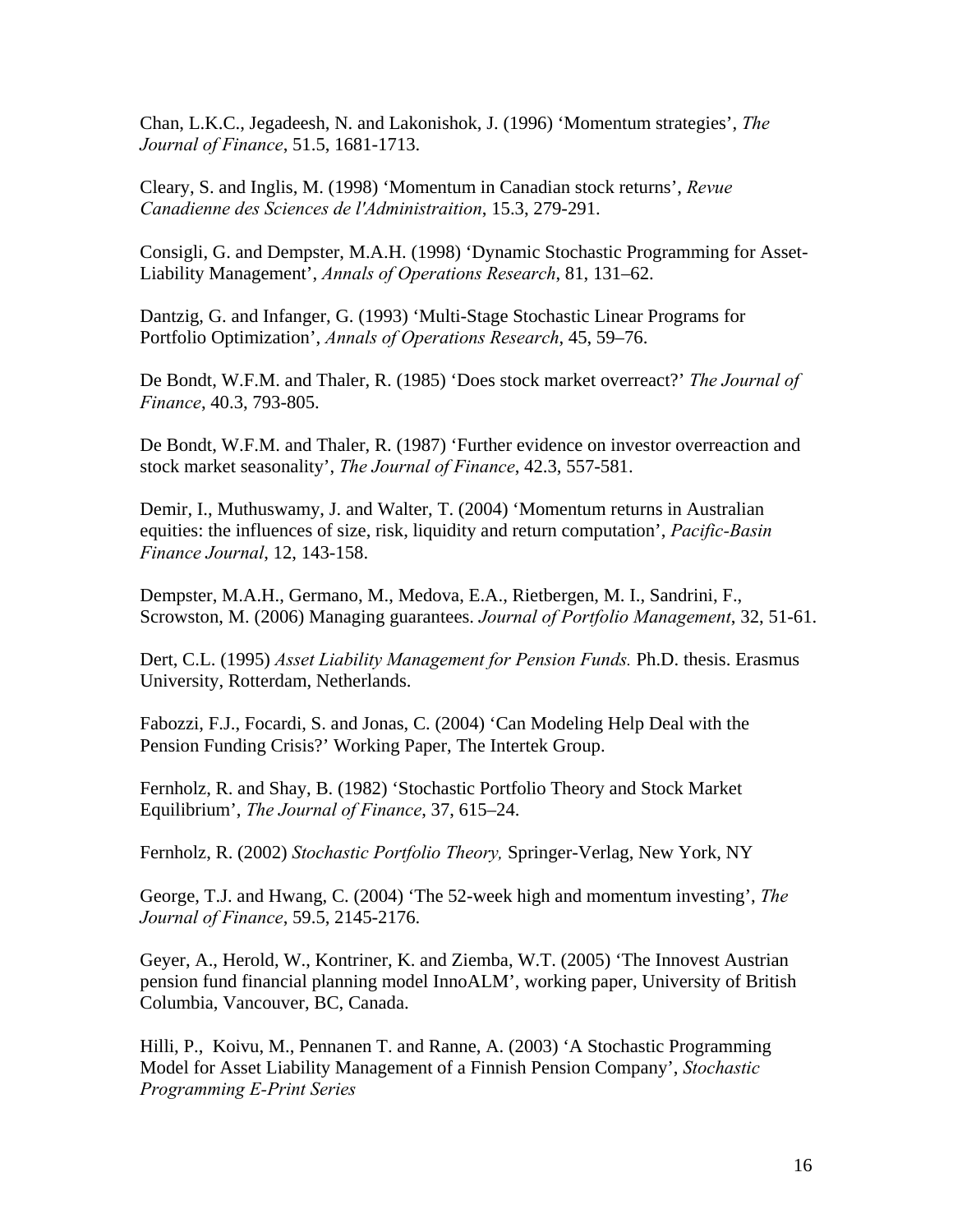Infanger, G. (2006) 'Dynamic asset Allocation Strategies Using a Stochastic Dynamic Programming Approach', In Zenios, S.A. and Ziemba, W.T. (Eds.), *Handbook of Asset and Liability Management*, Volume 2(1) in *Series of Handbooks in Finance*, Elsevier, Amsterdam.

Jegadeesh, N., Evidence of predictable behavior of security returns, *The Journal of Finance*, Jul 1990, 45.3, 881-898.

Jegadeesh, N. and Titman, S. (1993) 'Returns to buying winners and selling losers: implications for stock market efficiency', *The Journal of Finance*, 48.1, 65-91.

Kang, J., Liu, M. and Ni, S.X. (2002) 'Contrarian and momentum strategies in the China stock market: 1993-2000', *Pacific-Basin Finance Journal*, 10, 243-265.

Kouwenberg, R. and Zenios, S.A. (2006) 'Stochastic programming models for asset liability management', In Zenios, S.A. and Ziemba, W.T. (Eds.), *Handbook of Asset and Liability Management*, Volume 2(1) in *Series of Handbooks in Finance*, Elsevier, Amsterdam.

Lehmann, B.N. (1990) 'Fads, Martingales, and Market Efficiency', *Quarterly Journal of Economics*, 105.1, 1-28

Luenberger, D. (1998) *Investment Science.* Oxford University Press, New York, NY.

Merton, R.C. (1969) 'Lifetime portfolio selection under uncertainty: the continuous-time case', *Rev. Economics Statistics,* 51, 247-257.

Merton, R.C. (1973) 'An Intertemporal Capital Asset Pricing Model', *Econometrica*, 41, 867–887.

Mulvey, J.M., Gould, G. and Morgan, C. (2000) 'An Asset and Liability Management System for Towers Perrin-Tillinghast', *Interfaces*, 30, 96–114.

Mulvey, J.M. and Simsek, K.D. (2002) 'Rebalancing Strategies for Long-term Investors', In Kontoghiorghes, E. J., Rustem, B. and Siokos, S. (eds), *Computational Methods in Decision Making, Economics and Finance: Optimization Models*, Kluwer, Netherlands.

Mulvey, J.M., Pauling, B. and Madey, R.E. (2003a) 'Advantages of Multiperiod Portfolio Models', *Journal of Portfolio Management*, 29, 35–45.

Mulvey, J.M., Simsek, K.D., Zhang, Z., Fabozzi, F.J. and Pauling, B. (2008) 'Assisting Defined-Benefit Pension Plans', *Operations Research*, to appear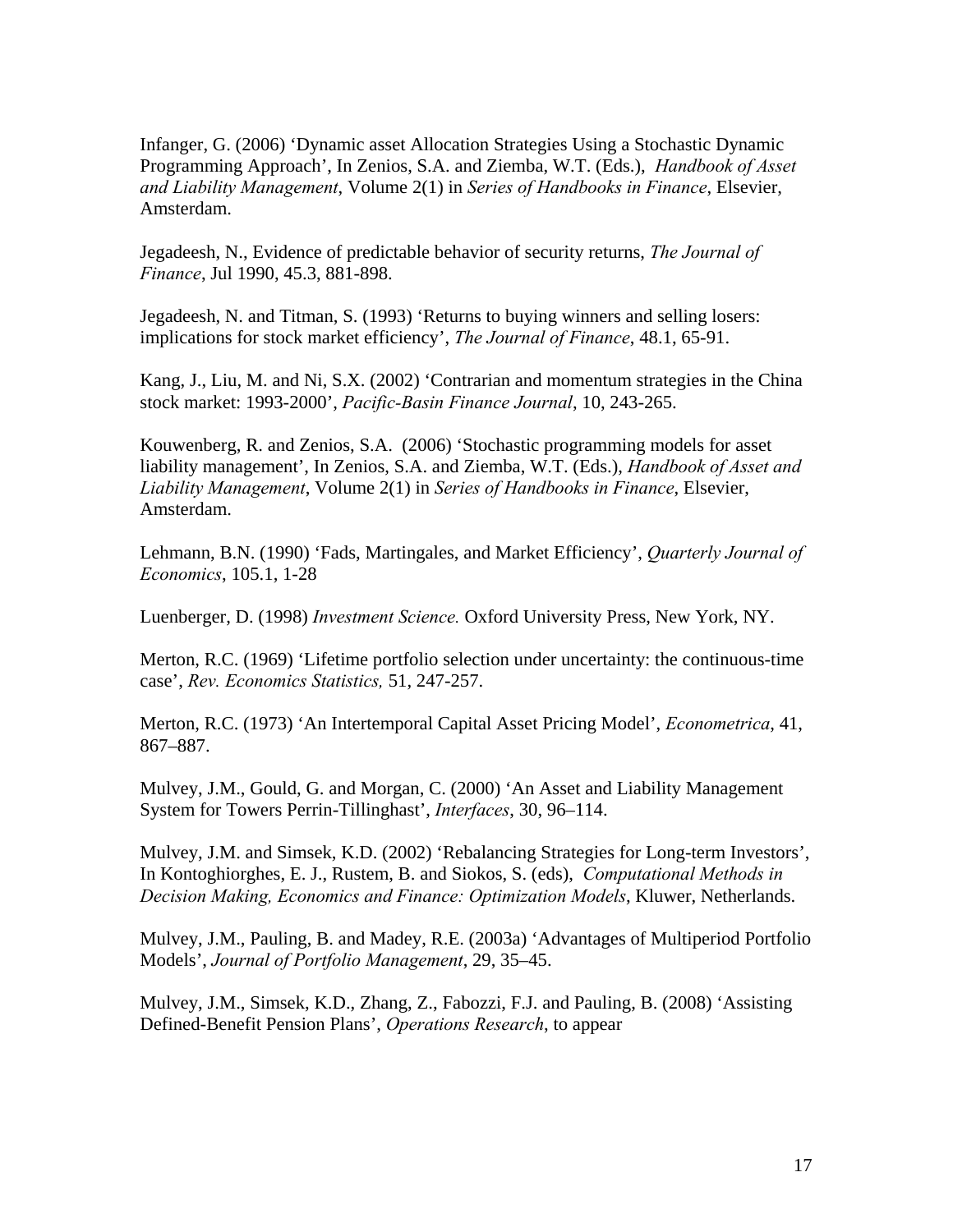Mulvey, J.M., Simsek, K.D., Zhang, Z. and Holmer, M. (2004a) 'Preliminary Analysis of Defined-Benefit Pension Plans', Princeton University Report, Department of OR and Financial Engineering.

Mulvey, J.M., Kaul, S.S.N. and Simsek, K.D. (2004b) 'Evaluating a trend-following commodity index for multi-period asset allocation', *J. Alternative Investments*, 54-69.

Mulvey, J.M. (2005) 'Essential portfolio theory', *A Rydex Investment White Paper,*  Princeton University

Mulvey, J.M., Kim, W.C. (2007a), 'Constructing a Portfolio of Industry-Level Momentum Strategies across Global Equity Markets', Princeton University Report, Department of OR and Financial Engineering.

Mulvey, J.M., Kim, W.C. (2007b), 'The Role of Alternative Assets for Optimal Portfolio Construction', *Wiley Encyclopedia on Risk Assessment*, to appear

Mulvey J.M., Ural, C. and Zhang, Z. (2007) 'Improving Performance for Long-Term Investors: Wide Diversification, Leverage and Overlay Strategies', *Quantitative Finance*, 7.2:1-13

Peskin, M.W. (1997) 'Asset Allocation and Funding Policy for Corporate-Sponsored Defined-Benefit Pension Plans', *Journal of Portfolio Management*, 23, 66–73.

Pflug, G.Ch., Dockner, E., Swietanowski, A. and Moritsch H. (2000) 'The AURORA financial management system: from model design to parallel implementation', *Annals of Operations Research*, 99, 189 – 206.

Pflug, G.Ch. and Swietanowski, A. (2000) 'Asset-liability optimization for Pension Fund Management', *Operations Research Proceedings 2000,* Springer-Verlag, 124 – 135

Rouwenhorst, K.G. (1998) 'International momentum strategies', *The Journal of Finance*, 53.1, 267-284.

Rudolf, M. and Ziemba, W.T. (2004) 'Intertemporal Asset-Liability Management', *Journal of Economic Dynamics and Control* 28:4, 975-990.

Samuelson, P.A. (1969) 'Lifetime portfolio selection by dynamic stochastic programming', *Rev. Economics Statistics,* 51, 239-246.

Sutton, R. and Barto, A. (1998), *Reinforcement Learning*, The MIT Press, Cambridge, Massachusetts.

Powell, W. (2006), *Approximate Dynamic Programming: Solving the curses of dimensionality*, Princeton University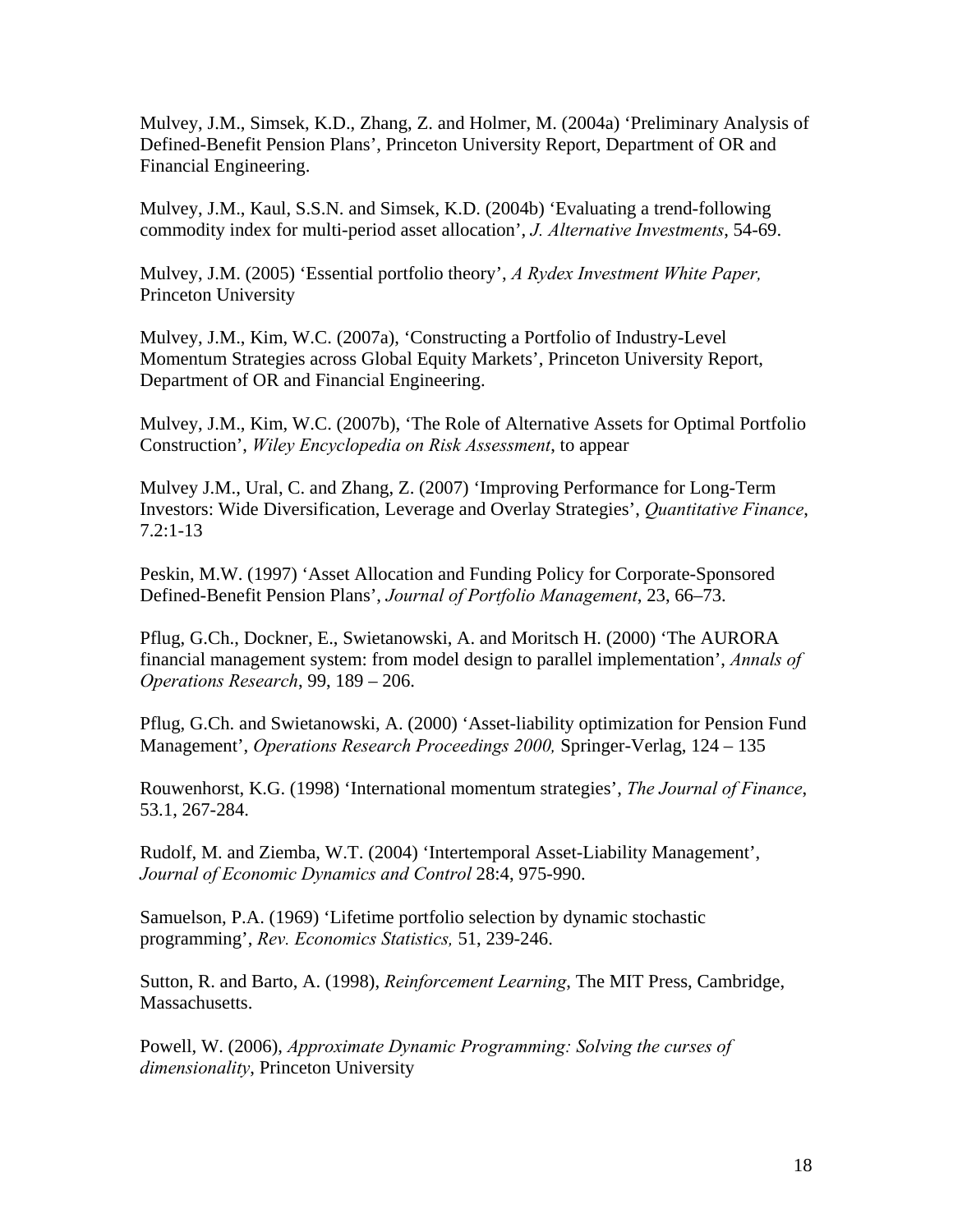White, D.A. and Sofge, D.A. (1992), *Handbook of Intelligent Control*, Von Nostrand Reinhold, New York, NY.

Zenios, S.A. and Ziemba, W.T. (2006) *Handbook of Asset and Liability Management*, Volume 2(1) in *Series of Handbooks in Finance*, Elsevier, Amsterdam.

Zenios, S.A. and Ziemba, W.T. (2007) *Handbook of Asset and Liability Management*, Volume 2(2) in *Series of Handbooks in Finance*, Elsevier, Amsterdam.

Zhang, Z. (2006) *Stochastic Optimization for Enterprise Risk Management*. Doctoral Dissertation. Department of Operations Research and Financial Engineering, Princeton University, Princeton, NJ.

Ziemba, W.T. and Mulvey, J.M. (1998) *Worldwide Asset and Liability Modeling*. Cambridge University Press, UK.

Ziemba, W.T. (2003) *The Stochastic Programming Approach to Asset-Liability and Wealth Management*. AIMR-Blackwell.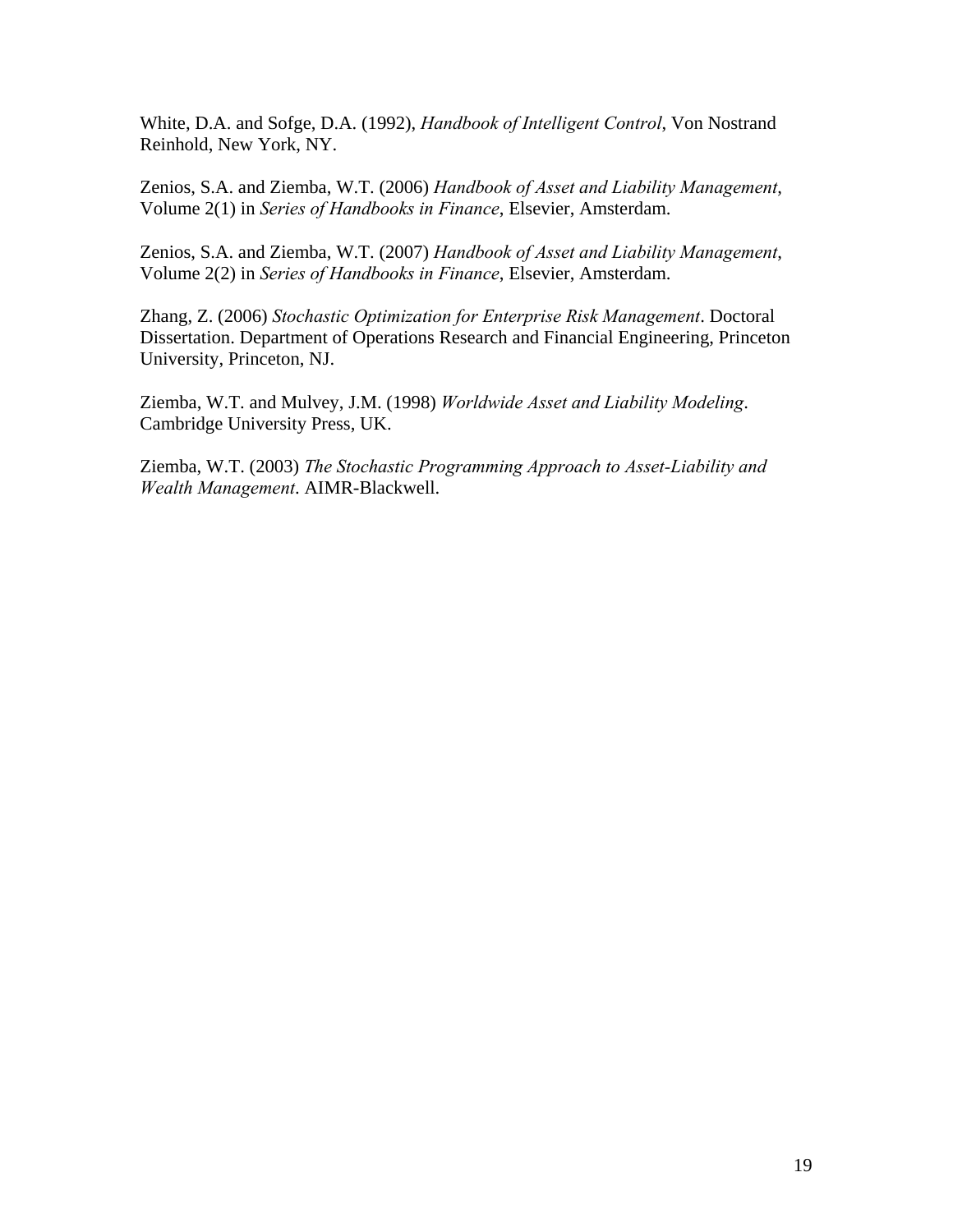# **Appendix**

## **Figure A1 Performance of Dynamic Diversification Portfolio**

Dynamic diversification portfolio is an equally weighted fixed mix portfolio of 30 momentum strategies -- five regions, six settings. Each number next to a point on the line represents leverage. 3-month U.S. T-bill is used. The sample period is 1980~2006.